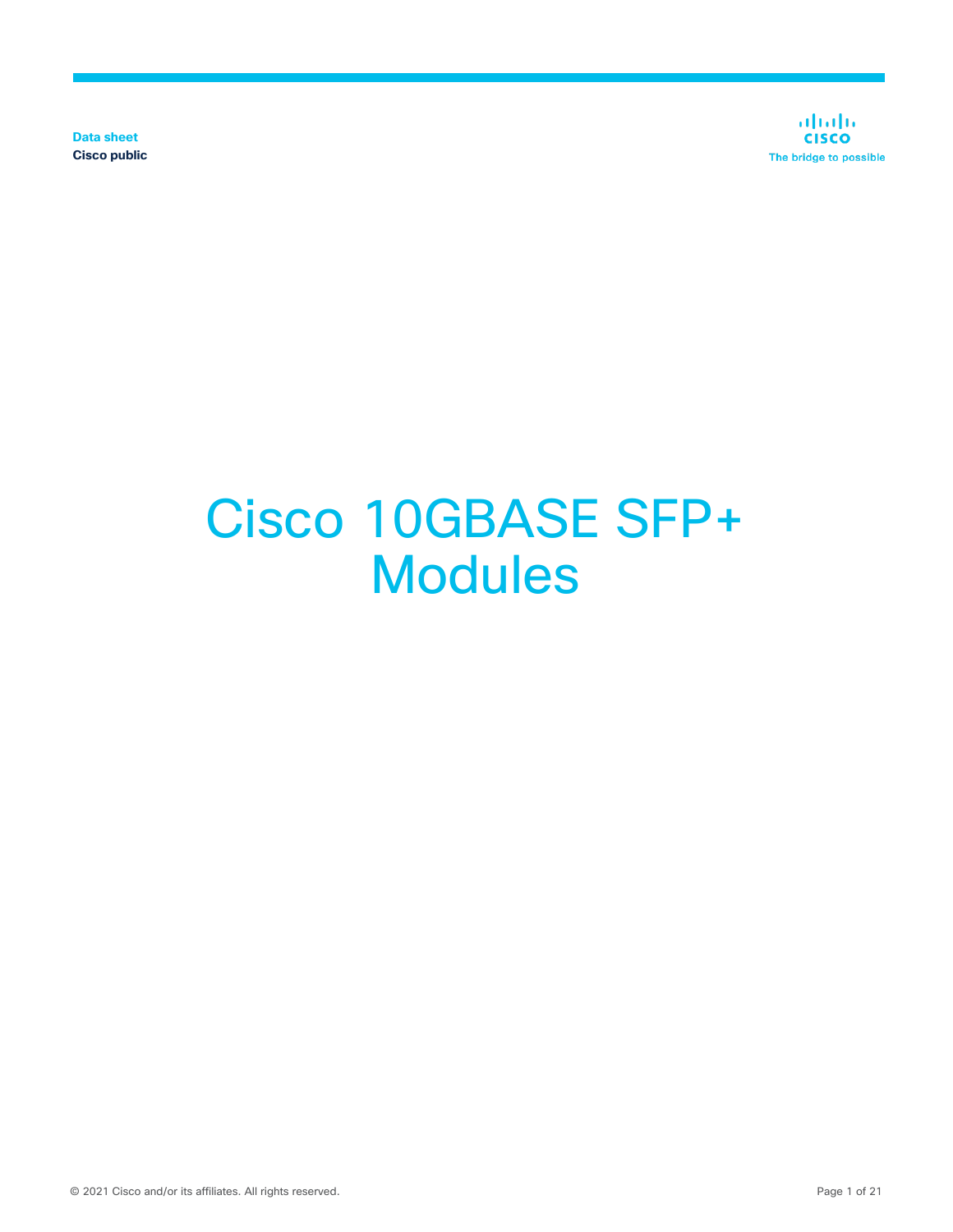# **Contents**

| <b>Product overview</b>             | 3  |
|-------------------------------------|----|
| <b>Features and benefits</b>        | 3  |
| Cisco SFP-10G-T-X module            | 4  |
| Cisco SFP-10G-SR-S module (S-Class) | 4  |
| Cisco SFP-10G-SR module             | 4  |
| Cisco SFP-10G-SR-X module           | 5  |
| Cisco SFP-10G-LRM module            | 5  |
| Cisco FET-10G module                | 5  |
| Cisco SFP-10G-LR-S module (S-Class) | 5  |
| Cisco SFP-10G-LR module             | 5  |
| Cisco SFP-10G-LR-X module           | 5  |
| Cisco SFP-10G-LR10-I module         | 6  |
| Cisco SFP-10G-ER-S module (S-Class) | 6  |
| Cisco SFP-10G-ER module             | 6  |
| Cisco SFP-10G-ER-I module           | 7  |
| Cisco SFP-10G-ZR-S module (S-Class) | 7  |
| Cisco SFP-10G-ZR module             | 7  |
| Cisco SFP+ Twinax copper cables     | 8  |
| Cisco SFP+ Active optical cables    | 8  |
| Platform support                    | 9  |
| <b>Product specifications</b>       | 9  |
| Warranty                            | 17 |
| Cisco environmental sustainability  | 17 |
| <b>Ordering information</b>         | 18 |
| Regulatory and standards compliance | 19 |
| <b>Cisco Capital</b>                | 20 |
| <b>Next steps</b>                   | 20 |
| Document history                    | 21 |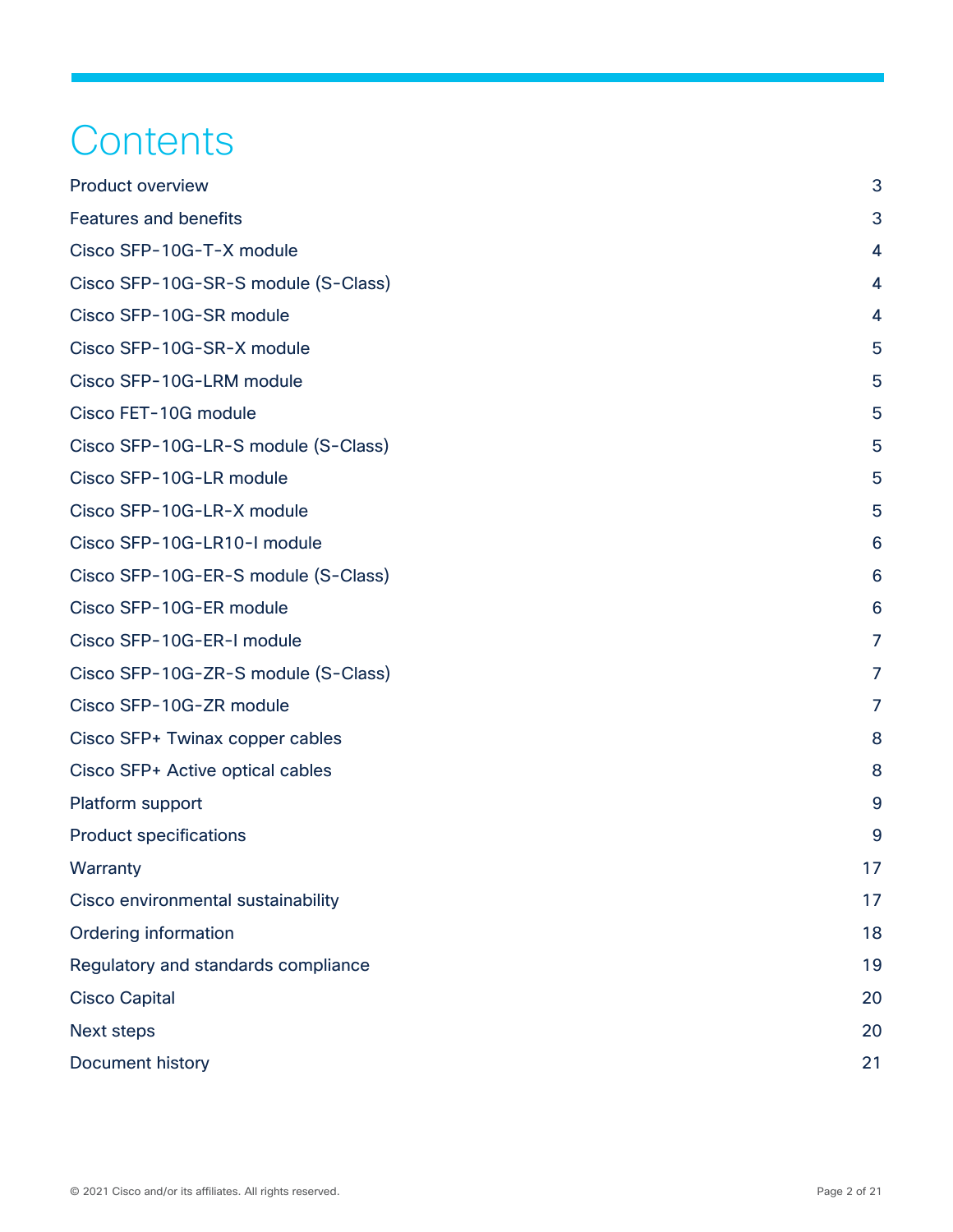# A broad range of industry-compliant SFP+ modules for 10 Gigabit Ethernet deployments in diverse networking environments.

#### <span id="page-2-0"></span>Product overview

The Cisco® 10GBASE SFP+ modules (Figure 1) give you a wide variety of 10 Gigabit Ethernet connectivity options for data center, enterprise wiring closet, and service provider transport applications.



**Figure 1.**  Cisco 10GBASE SFP+ modules

#### <span id="page-2-1"></span>Features and benefits

Cisco SFP+ modules offer the following features and benefits.

- Industry's smallest 10G form factor for greatest density per chassis
- Hot-swappable input/output device that plugs into an Ethernet SFP+ port of a Cisco switch (no need to power down if installing or replacing)
- Supports "pay-as-you-populate" model for investment protection and ease of technology migration
- Digital optical monitoring capability for strong diagnostic capabilities
- Optical interoperability with 10GBASE XENPAK, 10GBASE X2, and 10GBASE XFP interfaces on the same link
- Cisco quality Identification (ID) feature enables a Cisco platform to identify whether the module is certified and tested by Cisco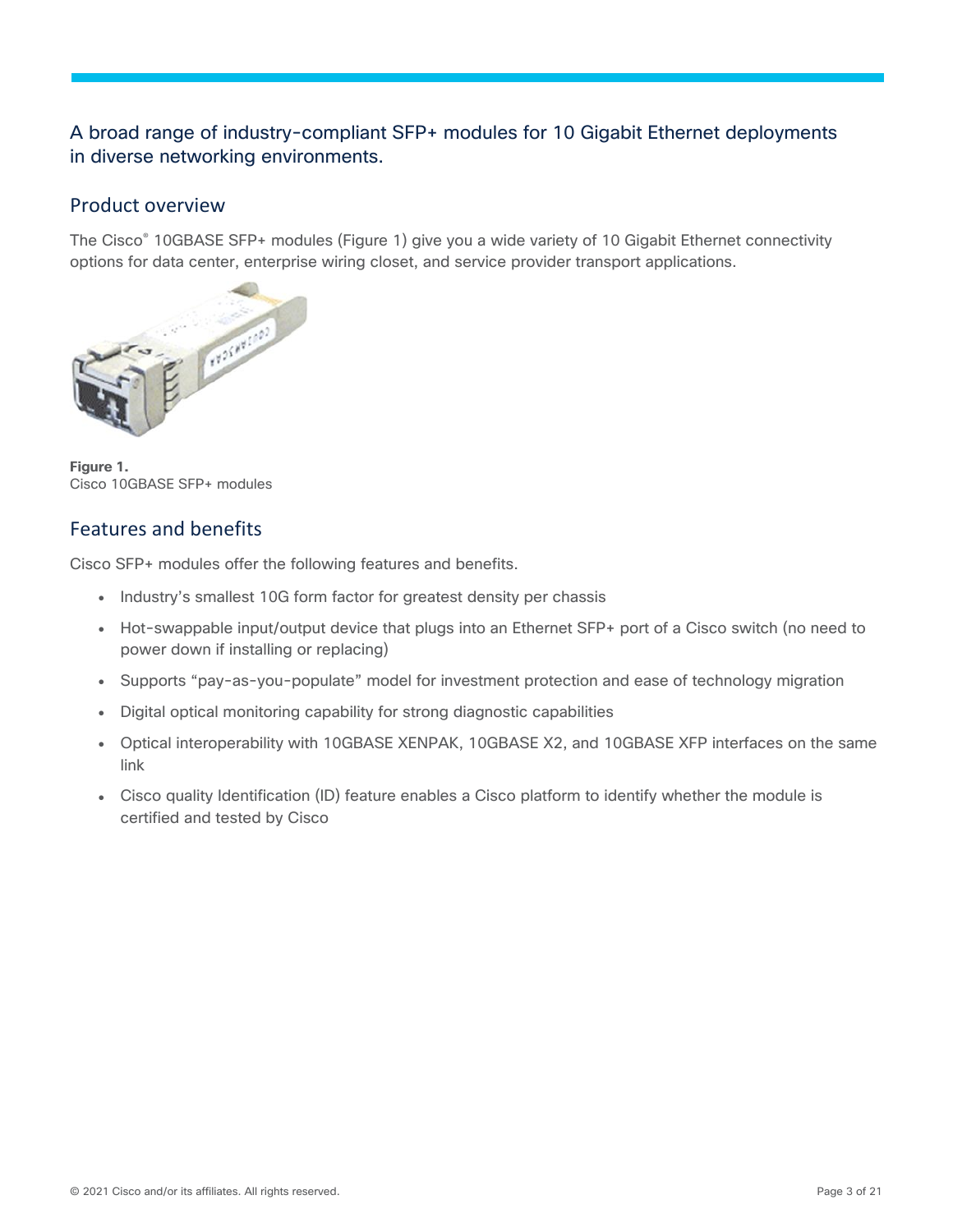# <span id="page-3-0"></span>Cisco SFP-10G-T-X module

The Cisco 10GBASE-T module (Figure 2) offers connectivity options at the following data rates: 100M/1G/10Gbps. It has the SFP+ form factor and an RJ-45 interface so that CAT5e/CAT6A/CAT7 cables can be used to connect to end points with embedded 10GBASE-T ports. They are suitable for distances up to 30 meters and offers a cost-effective way to connect within racks and across adjacent racks.



**Figure 2.**  Cisco SFP+ 10GBASE-T module with RJ-45 connector

Table 1, details the specifications for the SFP-10G-T-X module, including cable type, distance, and data rates supported.

| Table 1. | SFP-10G-T-X cabling specifications |  |  |
|----------|------------------------------------|--|--|
|----------|------------------------------------|--|--|

| <b>Cisco PIDs</b> | <b>Speeds</b> | <b>Cable Type</b>          | <b>Distance</b>  | <b>Max. Power Consumption (W)</b> |
|-------------------|---------------|----------------------------|------------------|-----------------------------------|
| SFP-10G-T-X       | 10Gbps        | Cat6A/Cat7 or better       | Up to 30 meters  | 2.5W                              |
| $SFP-10G-T-X$     | 100M/1Gbps    | Cat5e/Cat6A/Cat7 or better | Up to 100 meters | 1.0W                              |

# <span id="page-3-1"></span>Cisco SFP-10G-SR-S module (S-Class)

The Cisco 10GBASE-SR module supports a link length of 26 meters on standard Fiber Distributed Data Interface (FDDI)-grade Multimode Fiber (MMF). Using 2000 MHz\*km MMF (OM3), up to 300-meter link lengths are possible. Using 4700 MHz\*km MMF (OM4), up to 400 meter link lengths are possible. SFP-10G-SR-S does not support FCoE.

#### <span id="page-3-2"></span>Cisco SFP-10G-SR module

The Cisco 10GBASE-SR Module supports a link length of 26m on standard Fiber Distributed Data Interface (FDDI)-grade Multimode Fiber (MMF). Using 2000MHz\*km MMF (OM3), up to 300m link lengths are possible. Using 4700MHz\*km MMF (OM4), up to 400m link lengths are possible.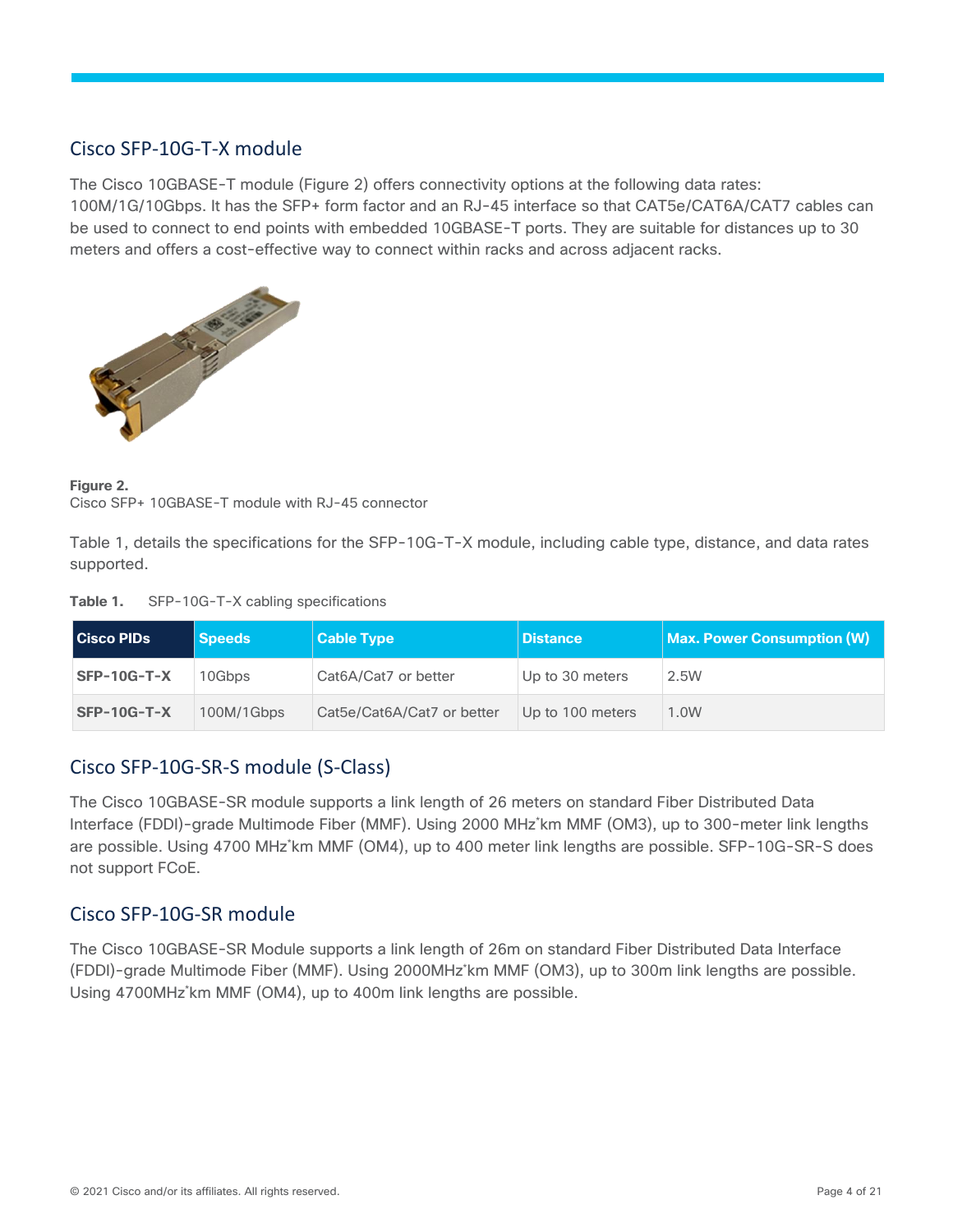#### <span id="page-4-0"></span>Cisco SFP-10G-SR-X module

The Cisco SFP-10G-SR-X is a multirate<sup>\*</sup> 10GBASE-SR, 10GBASE-SW and OTU2/OTU2e module for extended operating temperature range. It supports a link length of 26m on standard Fiber Distributed Data Interface (FDDI)-grade Multimode Fiber (MMF). Using 2000MHz\*km MMF (OM3), up to 300m link lengths are possible. Using 4700MHz\*km MMF (OM4), up to 400m link lengths are possible.

\* Except for version 1, which supports only 10GBASE-SR.

#### <span id="page-4-1"></span>Cisco SFP-10G-LRM module

The Cisco 10GBASE-LRM Module supports link lengths of 220m on standard Fiber Distributed Data Interface (FDDI) grade Multimode Fiber (MMF). To make sure that specifications are met over FDDI-grade, OM1 and OM2 fibers, the transmitter should be coupled through a mode conditioning patch cord. No mode conditioning patch cord is required for applications over OM3 or OM4. For additional information on mode conditioning patch cord requirements please see:

[https://www.cisco.com/en/US/prod/collateral/modules/ps5455/product\\_bulletin\\_c25-530836.html.](https://www.cisco.com/en/US/prod/collateral/modules/ps5455/product_bulletin_c25-530836.html)

The Cisco 10GBASE-LRM Module also supports link lengths of 300m on standard Single-Mode Fiber (SMF, G.652).

#### <span id="page-4-2"></span>Cisco FET-10G module

The Cisco FET-10G Fabric Extender Transceiver supports link lengths up to 100m on laser-optimized OM3 or OM4 multimode fiber. It is supported on fabric links from a Nexus 2000 to a Cisco parent switch only. Note this product is not orderable individually. For more information refer to Nexus 2000 datasheet: [https://www.cisco.com/en/US/prod/collateral/switches/ps9441/ps10110/data\\_sheet\\_c78-507093.html.](https://www.cisco.com/en/US/prod/collateral/switches/ps9441/ps10110/data_sheet_c78-507093.html)

#### <span id="page-4-3"></span>Cisco SFP-10G-LR-S module (S-Class)

The Cisco 10GBASE-LR module supports a link length of 10 kilometers on standard Single-Mode Fiber (SMF) (G.652). SFP-10G-LR-S does not support FCoE.

#### <span id="page-4-4"></span>Cisco SFP-10G-LR module

The Cisco 10GBASE-LR Module supports a link length of 10 kilometers on standard Single-Mode Fiber (SMF, G.652).

#### <span id="page-4-5"></span>Cisco SFP-10G-LR-X module

The Cisco SFP-10G-LR-X is a multirate 10GBASE-LR, 10GBASE-LW, and OTU2/OTU2e module for extended operating temperature range. It supports a link length of 10 kilometers on standard Single-Mode Fiber (SMF, G.652).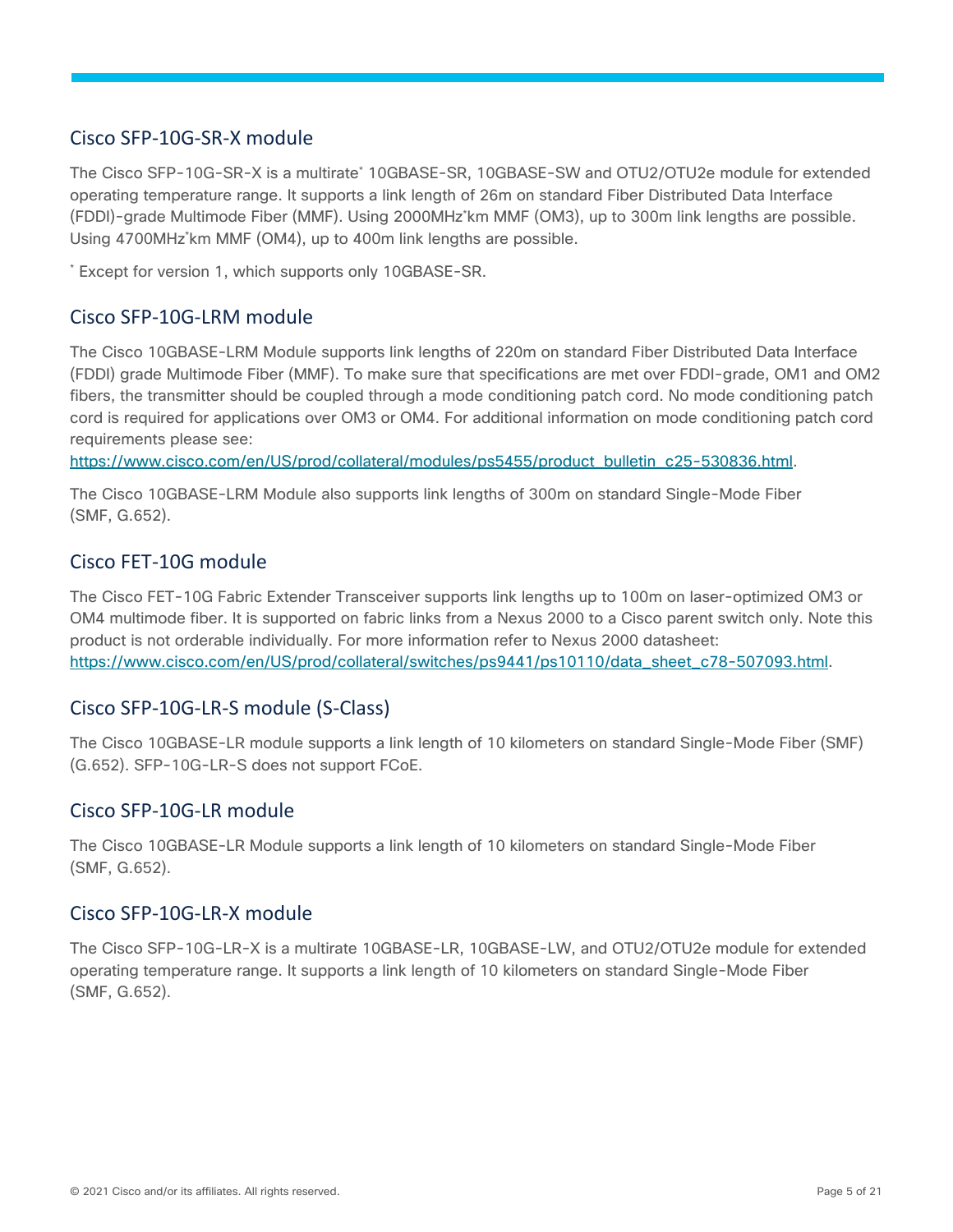#### <span id="page-5-0"></span>Cisco SFP-10G-LR10-I module

The Cisco SFP-10G-LR10-I supports a link length of 10 kilometers on standard Single-Mode Fiber (SMF, G.652). The SFP-10G-LR10-I is for industrial operating temperature range. The SFP-10G-LR10-I also supports CPRI datrates options 3, 4, 5, 6, 7, 7a, 8.

#### Cisco SFP-10G-BXD-I and SFP-10G-BXU-I for 10Km (single-fiber bidirectional applications)

The Cisco SFP-10G-BXD-I and SFP-10G-BXU-I SFPs operate on a single strand of standard SMF.

A SFP-10G-BXD-I device is always connected to a SFP-10G-BXU-I device with a single strand of standard SMF with an operating transmission range up to 10 km.

The communication over a single strand of fiber is achieved by separating the transmission wavelength of the two devices, as depicted in Figure 3. SFP-10G-BXD-I transmits a 1330-nm channel and receives a 1270-nm signal, whereas SFP-10G-BXU-I transmits at a 1270-nm wavelength and receives a 1330-nm signal. Note in Figure 3 the presence of a Wavelength-Division Multiplexing (WDM) splitter integrated into the SFP to split the 1270-nm and 1330-nm light paths. This module also supports CPRI datarate options 3, 4, 5, 6, 7, 7a, 8.\*



#### **Figure 3.**

Bidirectional transmission of a single strand of SMF

The SFP-10G-BXD-I and SFP-10G-BXU-I SFPs also support Digital Optical Monitoring (DOM) functions according to the industry-standard SFF-8472 Multisource Agreement (MSA). This feature gives the end user the ability to monitor real-time parameters of the SFP, such as optical output power, optical input power, temperature, laser bias current, and transceiver supply voltage.

\*Version -02 of SFP-10G-BXD-I and SFP-10G-BXU-I supports the CPRI rates.

# <span id="page-5-1"></span>Cisco SFP-10G-ER-S module (S-Class)

The Cisco 10GBASE-ER module supports a link length of up to 40 kilometers on SMF (G.652). SFP-10G-ER-S does not support FCoE.

#### <span id="page-5-2"></span>Cisco SFP-10G-ER module

The Cisco 10GBASE-ER Module supports a link length of up to 40 kilometers on standard Single-Mode Fiber (SMF, G.652).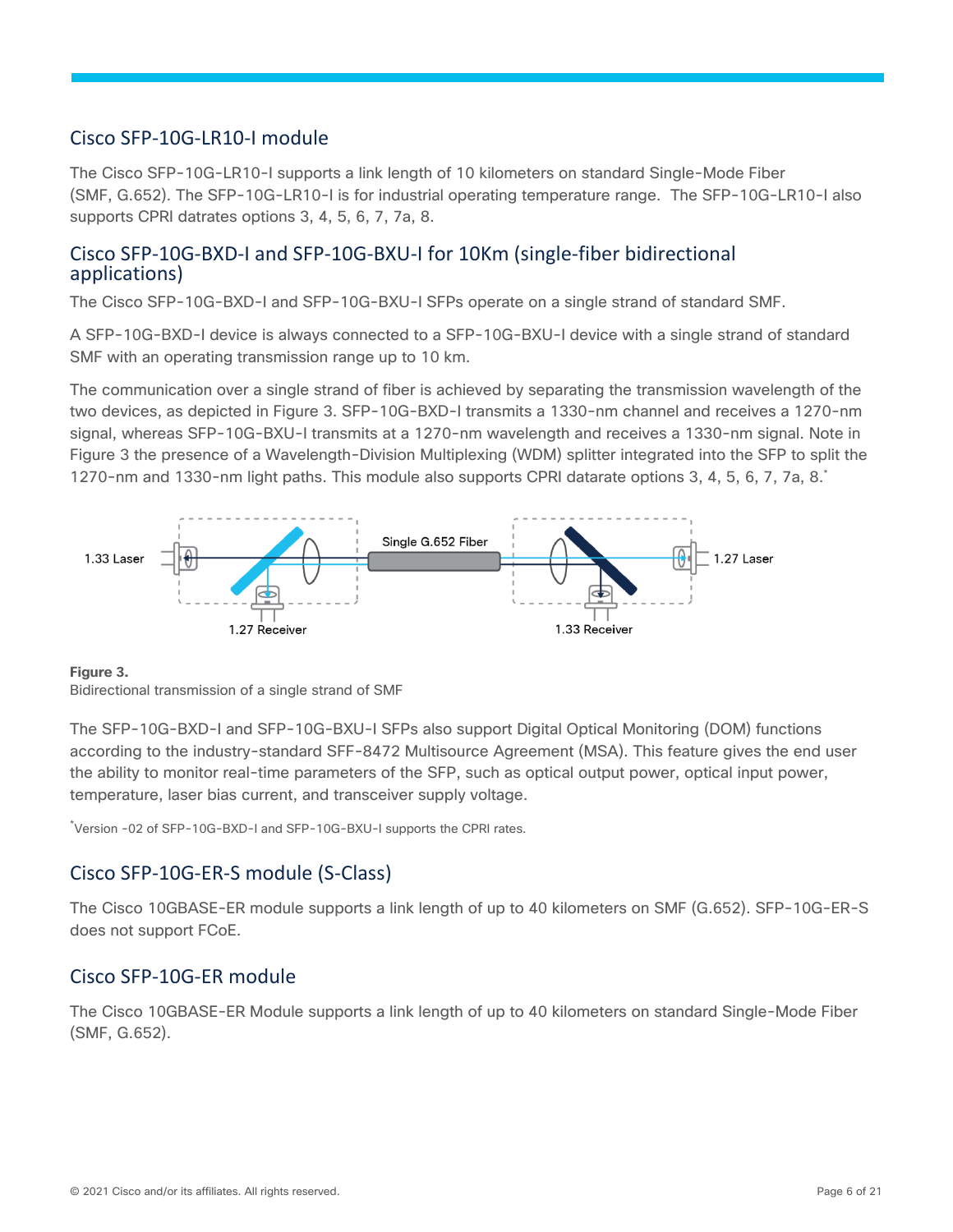#### <span id="page-6-0"></span>Cisco SFP-10G-ER-I module

The Cisco 10GBASE-ER Industrial Temperature Module supports a link length of up to 40 kilometers on standard Single-Mode Fiber (SMF, G.652). The SFP-10G-ER-I for Industrial Operating Temperature Range is a multirate 10GBASE-ER, 10GBASE-EW and OTU2/2e module.

#### Cisco SFP-10G-BX40D-I and SFP-10G-BX40U-I (for 40Km single-fiber bidirectional applications)

The Cisco SFP-10G-BX40D-I and SFP-10G-BX40U-I SFPs operate on a single strand of standard SMF.

A SFP-10G-BX40D-I device is always connected to a SFP-10G-BX40U-I device with a single strand of standard SMF with an operating transmission range up to 40 km.

The communication over a single strand of fiber is achieved by separating the transmission wavelength of the two devices. SFP-10G-BX40D-I transmits a 1330-nm channel and receives a 1270-nm signal. The SFP-10G-BX40U-I transmits at a 1270-nm wavelength and receives a 1330-nm signal.

The SFP-10G-BX40D-I and SFP-10G-BX40U-I SFPs support Digital Optical Monitoring (DOM) functions according to the industry-standard SFF-8472 Multisource Agreement (MSA). This feature gives the end user the ability to monitor real-time parameters of the SFP, such as optical output power, optical input power, temperature, laser bias current, and transceiver supply voltage.

#### <span id="page-6-1"></span>Cisco SFP-10G-ZR-S module (S-Class)

The Cisco 10GBASE-ZR module supports link lengths of up to about 80 kilometers on standard SMF (G.652). This interface is not specified as part of the 10 Gigabit Ethernet standards and is, instead, built according to Cisco specifications. SFP-10G-ZR-S does not support FCoE.

#### <span id="page-6-2"></span>Cisco SFP-10G-ZR module

The Cisco SFP-10G-ZR is a multirate 10GBASE-ZR, 10GBASE-ZW, and OTU2/OTU2e module. It supports link lengths of up to about 80 kilometers on standard Single-Mode Fiber (SMF, G.652). This interface is not specified as part of the 10 Gigabit Ethernet standard and is instead built according to Cisco specifications.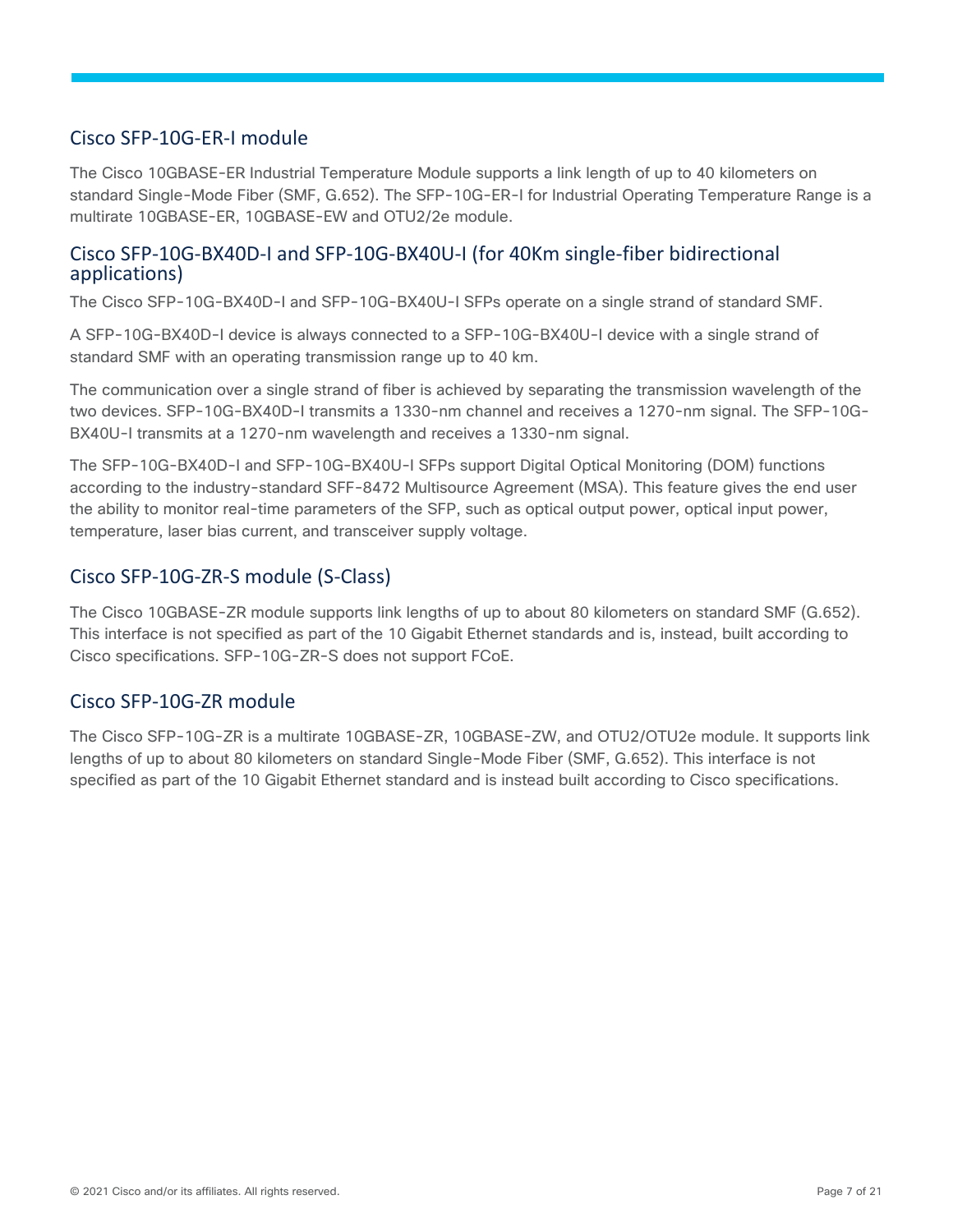#### <span id="page-7-0"></span>Cisco SFP+ Twinax copper cables

Cisco SFP+ Copper Twinax (Figure 4) direct-attach cables are suitable for very short distances and offer a cost-effective way to connect within racks and across adjacent racks. Cisco offers passive Twinax cables in lengths of 1, 1.5, 2, 2.5, 3, 4 and 5 meters, and active Twinax cables in lengths of 7 and 10 meters.



**Figure 4.**  Cisco direct-attach twinax copper cable assembly with SFP+ connectors

# <span id="page-7-1"></span>Cisco SFP+ Active optical cables

Cisco SFP+ Active Optical Cables (Figure 5) are direct-attach fiber assemblies with SFP+ connectors. They are suitable for very short distances and offer a cost-effective way to connect within racks and across adjacent racks. Cisco offers Active Optical Cables in lengths of 1, 2, 3, 5, 7, and 10 meters.



**Figure 5.**  Cisco direct-attach active optical cables with SFP+ connectors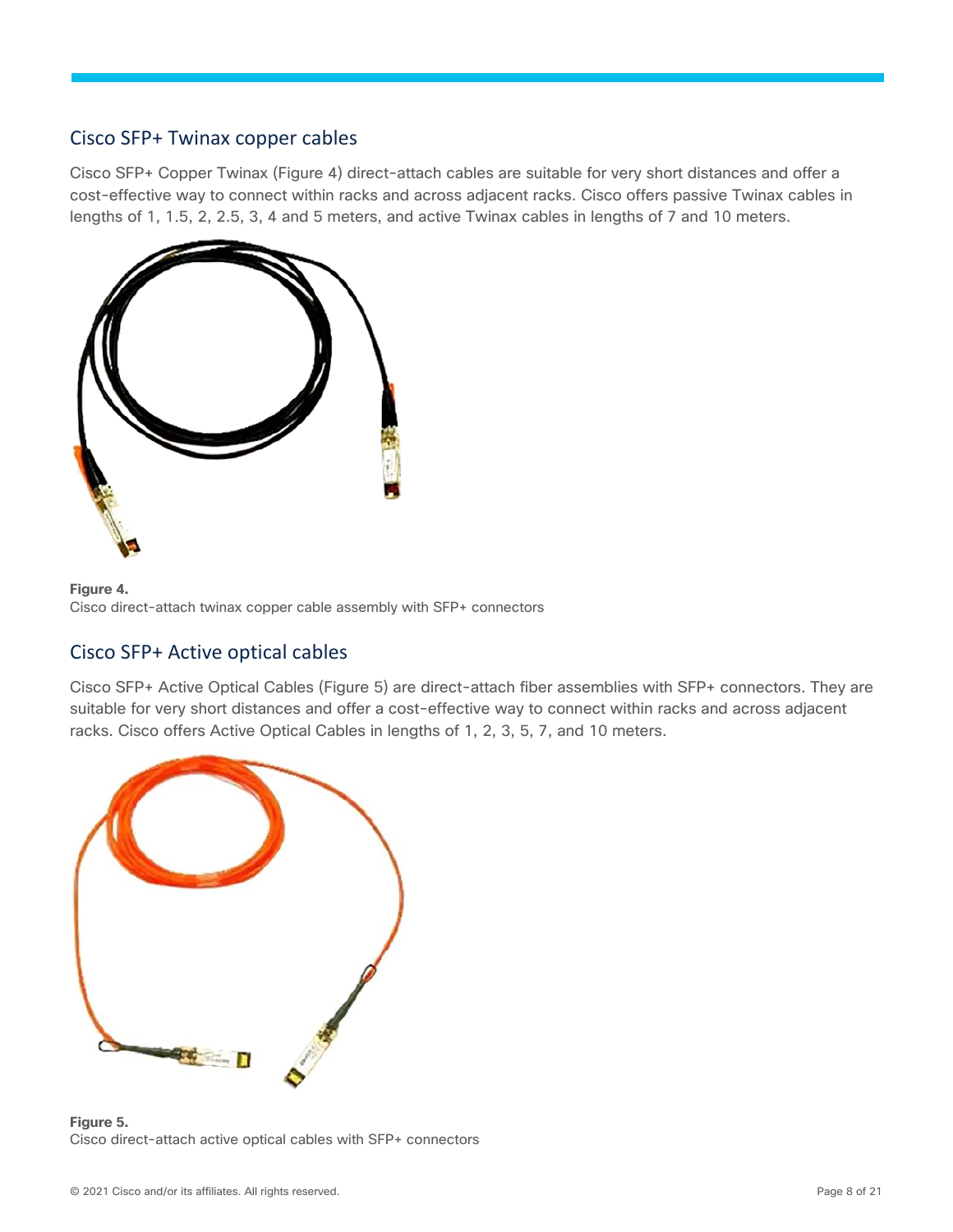# <span id="page-8-0"></span>Platform support

Cisco SFP+ modules are supported on a wide range of Cisco switches and routers\* :

#### **Table 2.** Cisco Platforms

| • 7600 Series Router                                   | • Catalyst 4500 and 4500-X Series Switches      |
|--------------------------------------------------------|-------------------------------------------------|
| $\bullet$ ASR 901                                      | • CRS Router                                    |
| $\bullet$ ASR 903                                      | • MDS 9000                                      |
| • ASR 1000 Series Router                               | $\bullet$ ME 4500                               |
| • ASR 9000 Series Router                               | • ME 4900NCS 6000 Series Router                 |
| • ASR 9000y Series Router                              | • Nexus 2000, 3000, and 4000 Series Switches    |
| • Catalyst 2350 and 2360 Series Switches               | • Nexus 9000 and 9500 (modular) Series Switches |
| • Catalyst 2960-S, 2960-X, and 2960-XR Series Switches | • RF Gateway Series                             |
| • Catalyst 3100 Blade Switches                         | $\bullet$ SCE 8000                              |
| • Catalyst 3560, 3560-E, and 3560-X Series Switches    | • Shared Port Adapter (SPA)                     |
| • Catalyst 3750, 3750-E, and 3750-X Series Switches    | • Unified Computing System (UCS) Switches       |
| • Catalyst 3850 Series Switches                        |                                                 |
|                                                        |                                                 |

\* Not all devices listed support every module. For details about which modules run in which devices and other compatibility information, refer to the document "Cisco 10 Gigabit Ethernet Transceiver Modules Compatibility Matrix": [https://www.cisco.com/en/US/docs/interfaces\\_modules/transceiver\\_modules/compatibility/matrix/OL\\_6974.html.](https://www.cisco.com/en/US/docs/interfaces_modules/transceiver_modules/compatibility/matrix/OL_6974.html)

Additional platforms may continually be added; please check the compatibility matrix for the latest information and for the Cisco compatible operating system for each platform.

Connectors: Dual LC/PC connector (-SR, -LRM, -LR, -ER, -ZR and FET-10G).

**Note:** Only connections with patch cords with PC or UPC connectors are supported. Patch cords with APC connectors are not supported. All cables and cable assemblies used must be compliant with the standards specified in the standards section.

# <span id="page-8-1"></span>Product specifications

Table 3 provides cabling specifications for the Cisco SFP+ modules.

**Table 3.** SFP+ port cabling specifications

| Cisco SFP+                      | <b>Wavelength (nm)</b> | <b>Cable Type</b> | <b>Core Size</b><br>(Microns) | <b>Modal Bandwidth</b><br>$\overline{\rm (MHz^{*}km)^{*3}}$ | <b>Cable</b><br>Distance <sup>*1</sup> |
|---------------------------------|------------------------|-------------------|-------------------------------|-------------------------------------------------------------|----------------------------------------|
| Cisco SFP-10G-SR-S <sup>a</sup> | 850                    | <b>MMF</b>        | 62.5                          | 160 (FDDI)                                                  | 26m                                    |
| Cisco SFP-10G-SR                |                        |                   | 62.5                          | 200 (OM1)                                                   | 33 <sub>m</sub>                        |
| Cisco SFP-10G-SR-X              |                        |                   | 50.0                          | 400                                                         | 66m                                    |
|                                 |                        |                   | 50.0                          | 500 (OM2)                                                   | 82m                                    |
|                                 |                        |                   | 50.0                          | 2000 (OM3)                                                  | 300m                                   |
|                                 |                        |                   | 50.0                          | 4700 (OM4)                                                  | 400 <sub>m</sub>                       |
|                                 |                        |                   | 50.0                          | 4700 (OM5)                                                  | 400m                                   |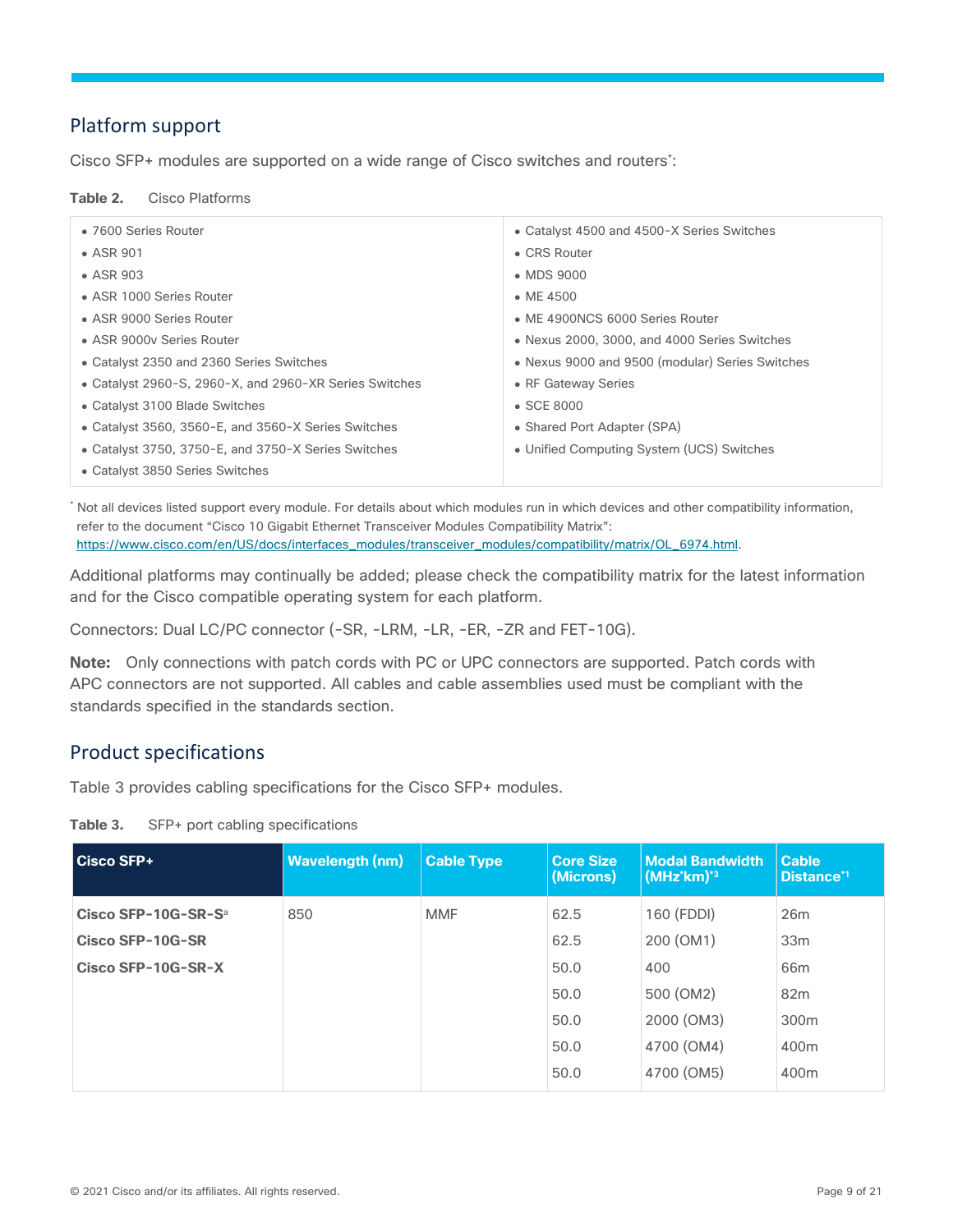| <b>Cisco SFP+</b>                                                                                         | <b>Wavelength (nm)</b>   | <b>Cable Type</b>                                 | <b>Core Size</b><br>(Microns) | <b>Modal Bandwidth</b><br>(MHz'km) <sup>*3</sup> | <b>Cable</b><br>Distance <sup>*1</sup> |
|-----------------------------------------------------------------------------------------------------------|--------------------------|---------------------------------------------------|-------------------------------|--------------------------------------------------|----------------------------------------|
| <b>Cisco SFP-10G-LRM</b>                                                                                  | 1310                     | <b>MMF</b>                                        | 62.5                          | 500                                              | 220m                                   |
|                                                                                                           |                          | <b>SMF</b>                                        | 50.0                          | 400                                              | 100 <sub>m</sub>                       |
|                                                                                                           |                          |                                                   | 50.0                          | 500                                              | 220m                                   |
|                                                                                                           |                          |                                                   | G.652                         | $ \,$                                            | 300m                                   |
| <b>Cisco FET-10G</b>                                                                                      | 850                      | <b>MMF</b>                                        | 50.0                          | 500 (OM2)                                        | 25m                                    |
|                                                                                                           |                          |                                                   | 50.0                          | 2000 (OM3)                                       | 100m                                   |
|                                                                                                           |                          |                                                   | 50.0                          | 4700 (OM4)                                       | 100m                                   |
|                                                                                                           |                          |                                                   | 50.0                          | 4700 (OM5)                                       | 100m                                   |
| Cisco SFP-10G-LR-S <sup>a</sup><br><b>Cisco SFP-10G-LR</b><br>Cisco SFP-10G-LR-X<br>Cisco SFP-10G-LR10-Ib | 1310                     | <b>SMF</b>                                        | G.652                         | $\overline{\phantom{a}}$                         | 10km                                   |
| Cisco SFP-10G-BXD-I                                                                                       | 1330                     | <b>SMF</b>                                        | G.652                         | $\overline{\phantom{a}}$                         | 10km <sup>b</sup>                      |
| Cisco SFP-10G-BXU-I                                                                                       | 1270                     | <b>SMF</b>                                        | G.652                         | $\overline{\phantom{a}}$                         | 10km <sup>b</sup>                      |
| Cisco SFP-10G-ER-S*4a<br>Cisco SFP-10G-ER*4<br>Cisco SFP-10G-ER-I <sup>*4</sup>                           | 1550                     | <b>SMF</b>                                        | G.652                         | $\overline{\phantom{a}}$                         | 40km <sup>*2</sup>                     |
| Cisco SFP-10G-BX40D-I*6                                                                                   | 1330                     | <b>SMF</b>                                        | G.652                         | $\overline{\phantom{a}}$                         | 40 <sub>km</sub>                       |
| Cisco SFP-10G-BX40U-I*6                                                                                   | 1270                     | <b>SMF</b>                                        | G.652                         | $\overline{\phantom{a}}$                         | 40km                                   |
| Cisco SFP-10G-ZR-S*5a<br>Cisco SFP-10G-ZR <sup>*5</sup>                                                   | 1550                     | <b>SMF</b>                                        | G.652                         | $\overline{\phantom{m}}$                         | 80km                                   |
| Cisco SFP-H10GB-CU1M                                                                                      | $\overline{\phantom{0}}$ | Twinax cable,<br>passive, 30AWG<br>cable assembly | $\overline{\phantom{a}}$      |                                                  | 1 <sub>m</sub>                         |
| Cisco SFP-H10GB-CU1-5M                                                                                    |                          | Twinax cable,<br>passive, 30AWG<br>cable assembly |                               |                                                  | 1.5m                                   |
| Cisco SFP-H10GB-CU2M                                                                                      |                          | Twinax cable,<br>passive, 30AWG<br>cable assembly | $\overline{\phantom{a}}$      |                                                  | 2m                                     |
| Cisco SFP-H10GB-CU2-5M                                                                                    |                          | Twinax cable,<br>passive, 30AWG<br>cable assembly |                               |                                                  | 2.5 <sub>m</sub>                       |
| Cisco SFP-H10GB-CU3M                                                                                      | $\qquad \qquad -$        | Twinax cable,<br>passive, 30AWG<br>cable assembly | $\overline{\phantom{a}}$      |                                                  | 3m                                     |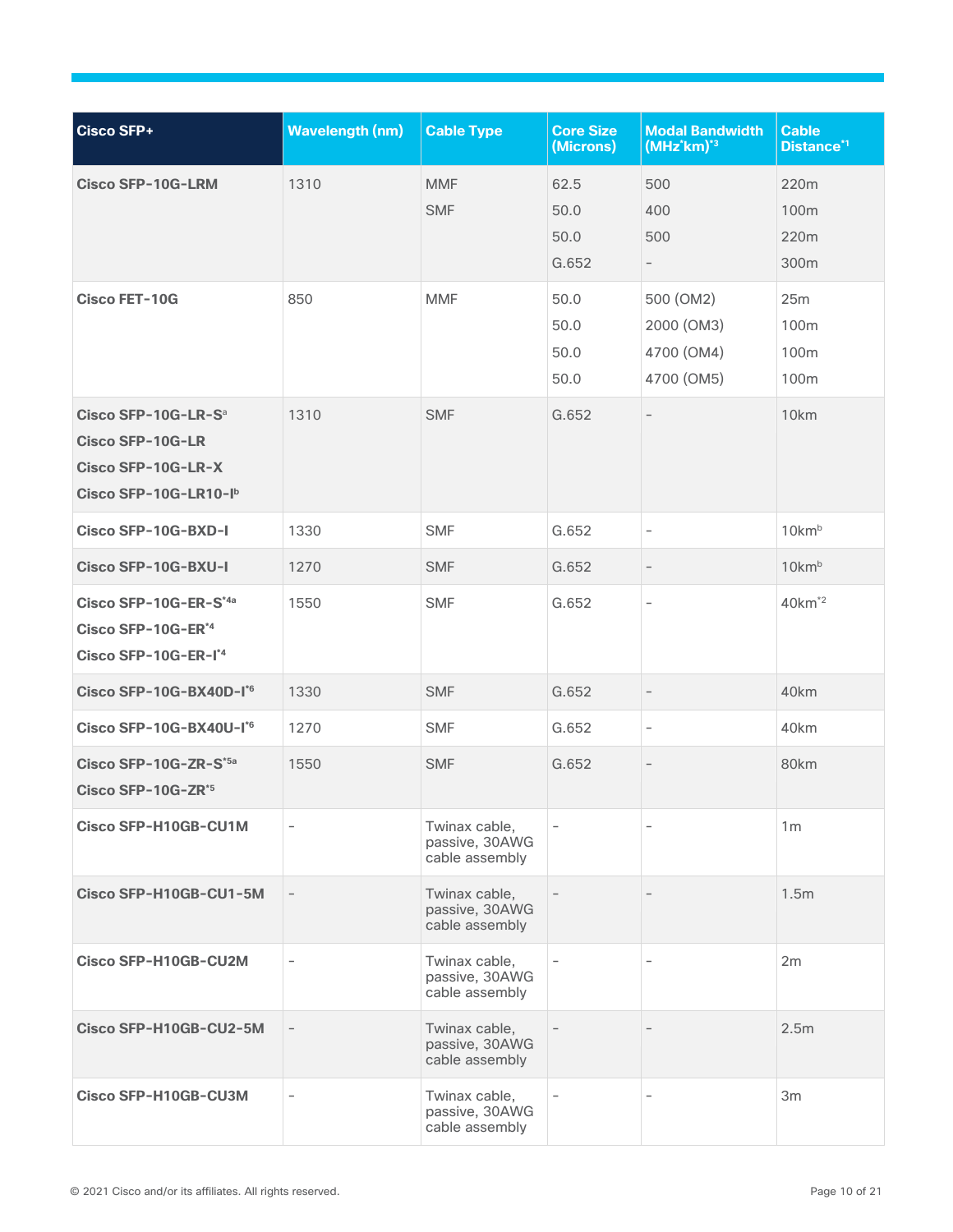| <b>Cisco SFP+</b>            | <b>Wavelength (nm)</b>   | <b>Cable Type</b>                                             | <b>Core Size</b><br>(Microns) | <b>Modal Bandwidth</b><br>(MHz'km) <sup>*3</sup> | <b>Cable</b><br>Distance <sup>*1</sup> |
|------------------------------|--------------------------|---------------------------------------------------------------|-------------------------------|--------------------------------------------------|----------------------------------------|
| Cisco SFP-H10GB-CU4M         |                          | Twinax cable,<br>passive, 24AWG<br>or 26AWG cable<br>assembly |                               |                                                  | 4m                                     |
| Cisco SFP-H10GB-CU5M         |                          | Twinax cable,<br>passive, 24AWG<br>or 26AWG cable<br>assembly |                               | $\overline{a}$                                   | 5 <sub>m</sub>                         |
| <b>Cisco SFP-H10GB-ACU7M</b> |                          | Twinax cable,<br>active, 30 AWG<br>cable assembly             |                               |                                                  | 7 <sub>m</sub>                         |
| Cisco SFP-H10GB-ACU10M       | $\overline{\phantom{a}}$ | Twinax cable,<br>active, 28 AWG<br>cable assembly             | $\overline{\phantom{a}}$      | $\overline{\phantom{0}}$                         | 10 <sub>m</sub>                        |
| Cisco SFP-10G-AOC1M          |                          | <b>Active Optical</b><br>Cable assembly                       | $\overline{\phantom{a}}$      |                                                  | 1 <sub>m</sub>                         |
| Cisco SFP-10G-AOC2M          | $\overline{\phantom{0}}$ | <b>Active Optical</b><br>Cable assembly                       | $\qquad \qquad -$             | $\overline{a}$                                   | 2m                                     |
| Cisco SFP-10G-AOC3M          |                          | <b>Active Optical</b><br>Cable assembly                       | $\qquad \qquad -$             |                                                  | 3m                                     |
| Cisco SFP-10G-AOC5M          | $\overline{\phantom{a}}$ | <b>Active Optical</b><br>Cable assembly                       | $\overline{\phantom{a}}$      | $\overline{\phantom{0}}$                         | 5 <sub>m</sub>                         |
| Cisco SFP-10G-AOC7M          |                          | <b>Active Optical</b><br>Cable assembly                       | $\overline{\phantom{a}}$      |                                                  | 7 <sub>m</sub>                         |
| Cisco SFP-10G-AOC10M         |                          | <b>Active Optical</b><br>Cable assembly                       | $\qquad \qquad -$             | $\overline{\phantom{0}}$                         | 10 <sub>m</sub>                        |

\*1 Minimum cabling distance for -SR, -LRM, -LR, -ER modules is 2m, according to the IEEE 802.3ae.

\*2 Links longer than 30km are considered engineered links as per IEEE 802.3ae.

\*3 Specified at transmission wavelength.

\*4 Requires 5 dB 1550nm fixed loss attenuator for < 20km. Attenuator is available as a spare. The part number is 15216 ATT LC 5=.

\*5 Requires 15dB attenuator if Link Distance < 5km.

Requires 10dB attenuator if Link Distance is between 5km and 25km.

Requires 5dB attenuator if Link Distance is between 25km and 45km.

\*6 Requires 15dB attenuator if Link Distance < 5km.

Requires 10dB attenuator if Link Distance is between 5km and 15km.

Requires 5dB attenuator if Link Distance is between 15km and 25km.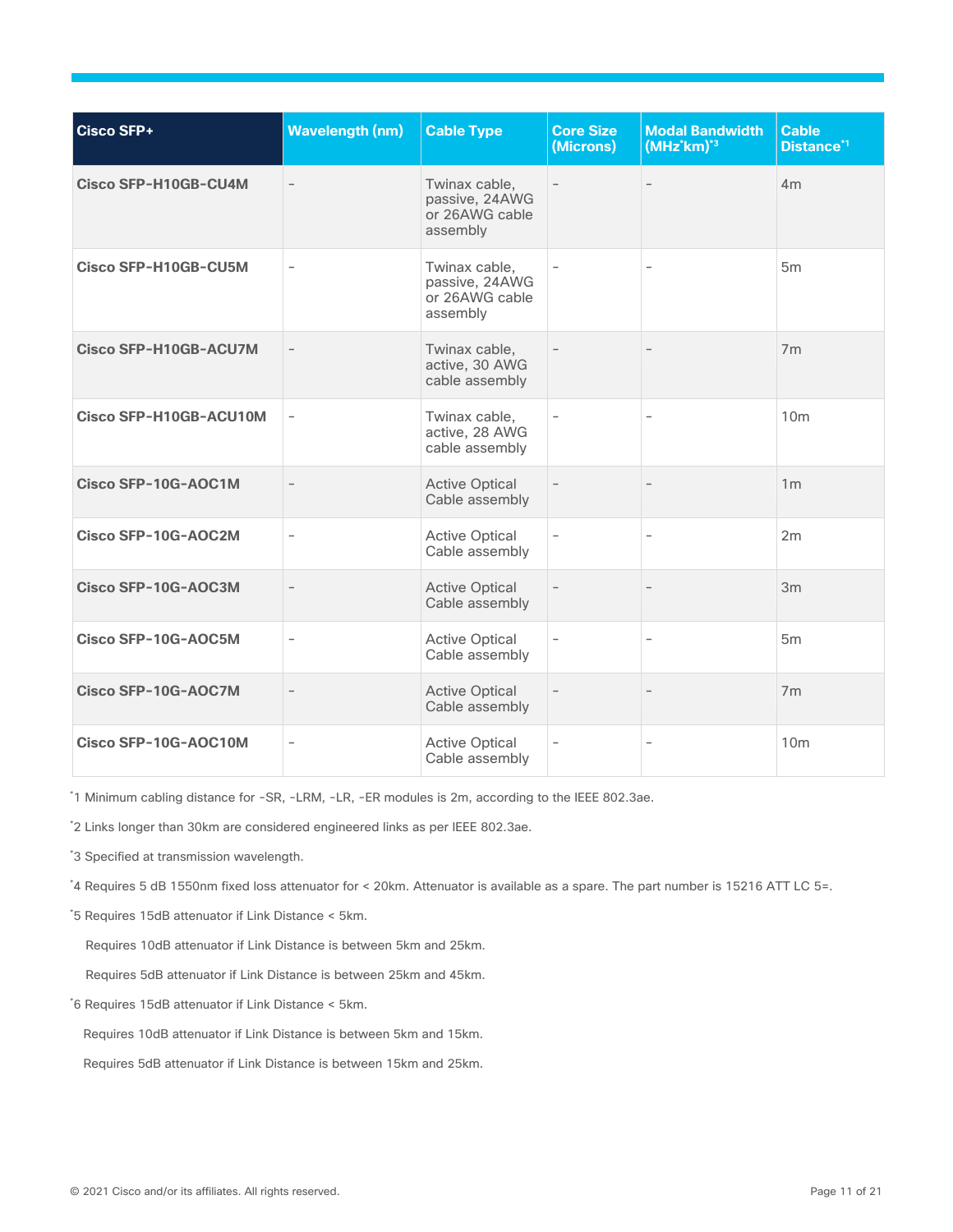Attenuator is available as a spare. The part numbers:

- 5dB 15216 ATT LC 5=
- $\bullet$  10dB 15216 ATT LC 10=
- 15dB 15216 ATT LC 15=
- a No FCoE support.

b - Links up to 15 km are supported as engineered links as long as channel insertion loss < 6.2 dB.

Table 4 lists the main optical characteristics for the Cisco SFP+ modules.

| Table 4. |  |  |  |  | Optical transmit and receive specifications |
|----------|--|--|--|--|---------------------------------------------|
|----------|--|--|--|--|---------------------------------------------|

| <b>Product</b>                                                      | <b>Type</b>                                                 | <b>Transmit Power (dBm)*</b> |                | <b>Receive Power (dBm)*</b> |                                                        | <b>Transmit and</b><br><b>Receive</b>  |
|---------------------------------------------------------------------|-------------------------------------------------------------|------------------------------|----------------|-----------------------------|--------------------------------------------------------|----------------------------------------|
|                                                                     |                                                             | <b>Maximum</b>               | <b>Minimum</b> | <b>Maximum</b>              | <b>Minimum</b>                                         | <b>Wavelength (nm)</b>                 |
| Cisco SFP-10G-SR-S<br><b>Cisco SFP-10G-SR</b>                       | 10GBASE-SR<br>850nm MMF                                     | $-1.2**$                     | $-7.3$         | $-1.0$                      | $-9.9$                                                 | 840 to 860                             |
| Cisco SFP-10G-SR-X                                                  | 10GBASE-SR,<br>10GBASE-SW and<br>OTU2e 850nm<br><b>MMF</b>  | $-1.2**$                     | $-7.3$         | $-1.0$                      | $-9.9$                                                 | 840 to 860                             |
| <b>Cisco SFP-10G-LRM</b>                                            | 10GBASE-LRM<br>1310nm MMF and<br><b>SMF</b>                 | 0.5                          | $-6.5$         | 0.5                         | $-8.4$ (in<br>average)<br>and $-6.4$ (in<br>$OMA)$ *** | 1260 to 1355                           |
| <b>Cisco FET-10G</b>                                                | FET-10G 850nm<br><b>MMF</b>                                 | $-1.3$                       | -8             | $-1$                        | $-9.9$                                                 | 840 to 860                             |
| Cisco SFP-10G-LR-S<br><b>Cisco SFP-10G-LR</b>                       | 10GBASE-LR<br>1310nm SMF                                    | 0.5                          | $-8.2$         | 0.5                         | $-14.4$                                                | 1260 to 1355                           |
| Cisco SFP-10G-LR-X                                                  | 10GBASE-LR,<br>10GBASE-LW and<br>OTU2e 1310nm<br><b>SMF</b> | 0.5                          | $-8.2$         | 0.5                         | $-14.4$                                                | 1260 to 1355                           |
| Cisco SFP-10G-LR10-I                                                | 10GBASE-LR,<br><b>CPRI 1310 SMF</b>                         | 0.5                          | $-8.2$         | 0.5                         | $-14.4$                                                | 1260 to 1355                           |
| Cisco SFP-10G-BXD-I                                                 | 10G-SFP<br><b>Bidirectional for</b><br>10 <sub>km</sub>     | 0.5                          | $-8.2$         | 0.5                         | $-14.4$                                                | 1320 to 1340 (Tx)<br>1260 to 1280 (Rx) |
| Cisco SFP-10G-BXU-I                                                 | 10G-SFP<br><b>Bidirectional for</b><br>10km                 | 0.5                          | $-8.2$         | 0.5                         | $-14.4$                                                | 1260 to 1280 (Tx)<br>1320 to 1340 (Rx) |
| Cisco SFP-10G-ER-S<br><b>Cisco SFP-10G-ER</b><br>Cisco SFP-10G-ER-I | 10GBASE-ER<br>1550nm SMF                                    | 4.0                          | $-4.7$         | $-1$                        | $-15.8$                                                | 1530 to 1565                           |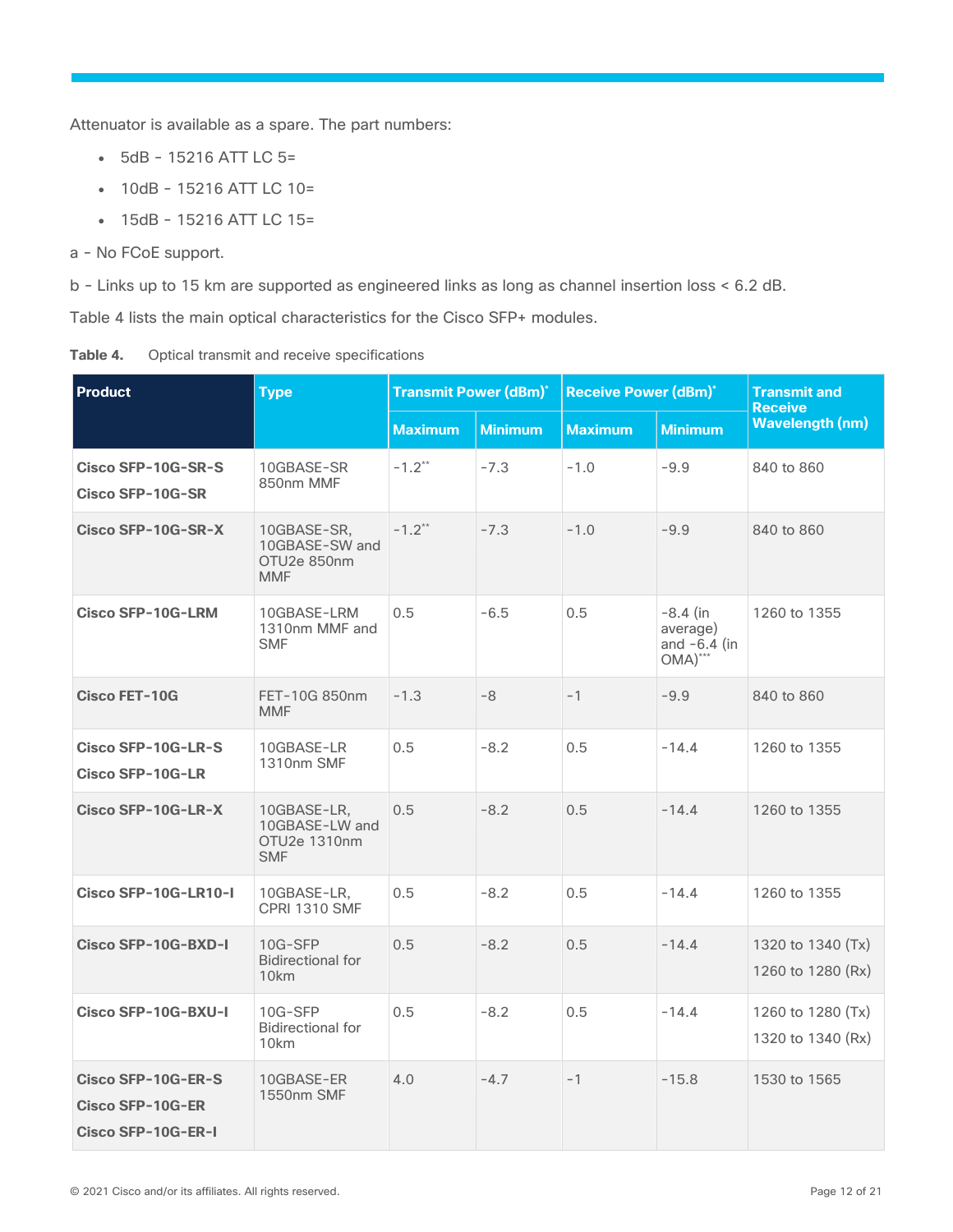| <b>Product</b>                         | <b>Type</b>                                             | <b>Transmit Power (dBm)*</b> |                | <b>Receive Power (dBm)*</b> |                | <b>Transmit and</b><br><b>Receive</b>  |
|----------------------------------------|---------------------------------------------------------|------------------------------|----------------|-----------------------------|----------------|----------------------------------------|
|                                        |                                                         | <b>Maximum</b>               | <b>Minimum</b> | <b>Maximum</b>              | <b>Minimum</b> | <b>Wavelength (nm)</b>                 |
| Cisco SFP-10G-BX40D-I                  | 10G-SFP<br><b>Bidirectional for</b><br>40km             | 4.5                          | $-2.7$         | -9                          | $-21.2$        | 1320 to 1340 (Tx)<br>1260 to 1280 (Rx) |
| Cisco SFP-10G-BX40U-I                  | 10G-SFP<br><b>Bidirectional for</b><br>40 <sub>km</sub> | 4.5                          | $-2.7$         | $-9$                        | $-21.2$        | 1260 to 1280 (Tx)<br>1320 to 1340 (Rx) |
| Cisco SFP-10G-ZR-S<br>Cisco SFP-10G-ZR | 10GBASE-ZR<br>1550nm SMF                                | 4.0                          | 0              | $-7$                        | $-24$          | 1530 to 1565                           |

\* Transmitter and receiver power is in average, unless specified.

\*\* The launch power shall be the lesser of the class 1 safety limit or the maximum receive power. Class 1 laser requirements are defined by IEC 60825-1: 2001.

\*\*\* Both average and OMA specifications must be met simultaneously.

Table 5 details optical specifications for the Cisco SFP-10G-ZR modules.

| Table 5. | SFP-10G-ZR optical parameters |  |  |
|----------|-------------------------------|--|--|
|----------|-------------------------------|--|--|

| <b>Parameter</b>                            |             | <b>Symbol Minimum</b> | <b>Typical Maximum</b> | <b>Units</b> | <b>Notes and Conditions</b>                                                                                  |
|---------------------------------------------|-------------|-----------------------|------------------------|--------------|--------------------------------------------------------------------------------------------------------------|
| <b>Transmitter</b>                          |             |                       |                        |              |                                                                                                              |
| <b>Transmitter wavelength</b>               |             | 1530                  | 1565                   | nm           |                                                                                                              |
| Side-mode suppression<br>ratio              | <b>SMSR</b> | 30                    |                        | dB           |                                                                                                              |
| <b>Transmitter extinction</b><br>ratio      |             | 9                     |                        | dB           |                                                                                                              |
| <b>Transmitter optical</b><br>output power  | Pout        | $\Omega$              | 4.0                    | dBm          | Average power coupled into single-mode<br>fiber                                                              |
| <b>Receiver</b>                             |             |                       |                        |              |                                                                                                              |
| <b>Receiver optical input</b><br>wavelength |             | 1260                  | 1565                   | nm           | Receiver Sensitivity specified over 1530-<br>1565nm only, with 3dB degradation<br>permitted from 1260-1530nm |
| <b>Receiver damage</b><br>threshold         |             | $+5$                  |                        | dBm          |                                                                                                              |
| <b>Receiver Overload</b>                    |             | $-7$                  |                        | dBm          |                                                                                                              |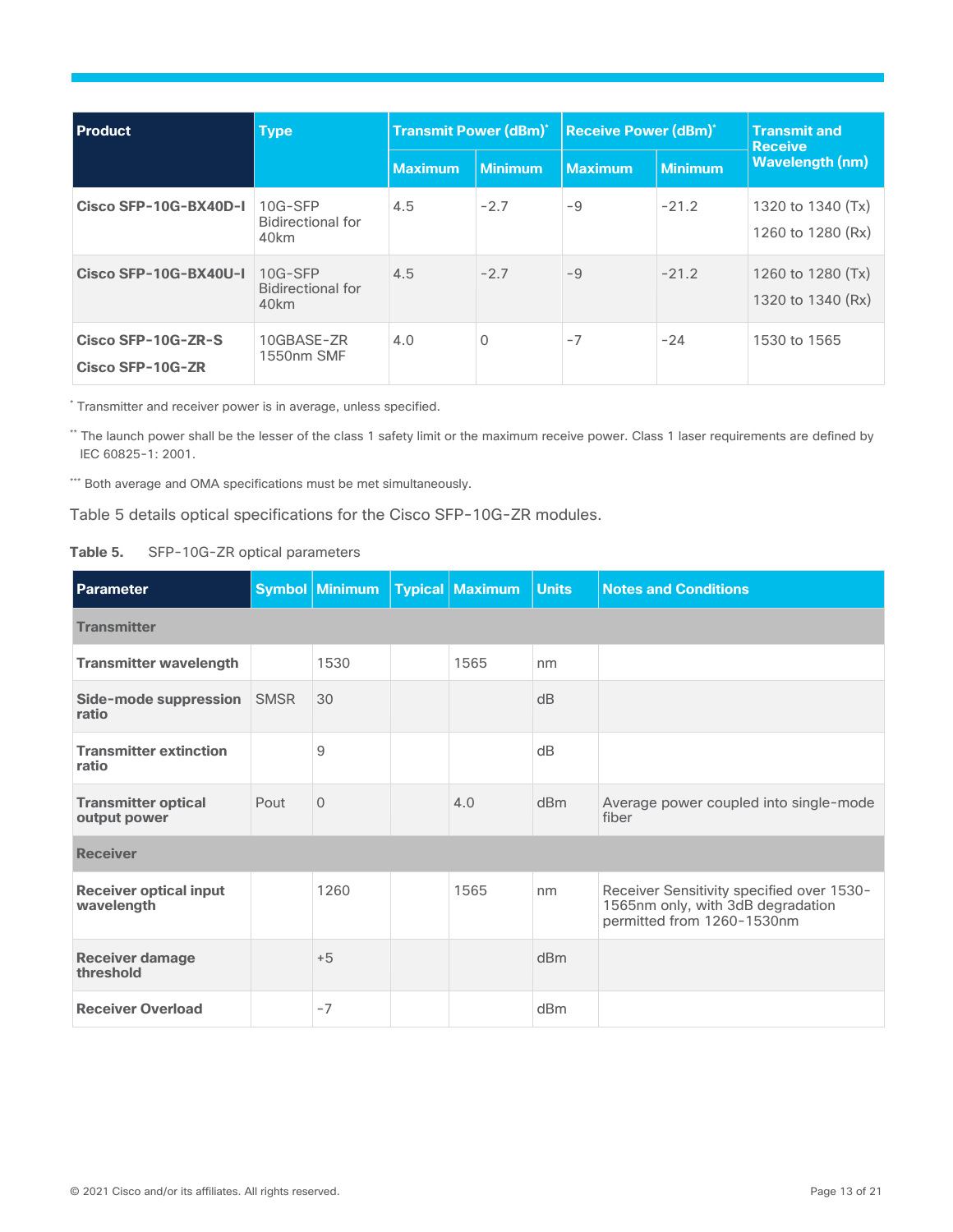| <b>Parameter</b>                                                         |  | Symbol Minimum |  | <b>Typical Maximum</b> | <b>Units</b> | <b>Notes and Conditions</b>                                                                              |
|--------------------------------------------------------------------------|--|----------------|--|------------------------|--------------|----------------------------------------------------------------------------------------------------------|
| Receiver performance at 10GE LAN and 10GE WAN rates, non-FEC application |  |                |  |                        |              |                                                                                                          |
| <b>Receiver sensitivity</b>                                              |  | $-24$          |  |                        | dBm          | At BER=1E-12 with PRBS31 and 10GE<br>frame                                                               |
| <b>Chromatic Dispersion</b><br>Penalty@ 1600 ps/nm                       |  |                |  | 3                      | dB           |                                                                                                          |
| Receiver performance at OTU2/OTU2e rates, FEC application                |  |                |  |                        |              |                                                                                                          |
| <b>Receiver sensitivity</b>                                              |  | $-27$          |  |                        | dBm          | At Pre-FEC BER=1E-5 for GFEC and Pre-<br>FEC BER=7E-4 for EFEC with PRBS31 and<br>OTU <sub>2</sub> frame |
| <b>Chromatic Dispersion</b><br>Penalty@ 1300 ps/nm                       |  |                |  | 3                      | dB           |                                                                                                          |

**Note:** Parameters are specified over temperature and at end of life unless otherwise noted. When shorter distances of single-mode fiber are used (<40km), an inline optical attenuator must be used to avoid overloading and damaging the receiver.

Table 6 describes the bail latch color code for each type of optical SFP+ module.

**Table 6.** SFP+ optical modules color code

| Product                                                                                     | <b>Bail Latch Color</b> |
|---------------------------------------------------------------------------------------------|-------------------------|
| Cisco SFP-10G-T-X                                                                           | Golden/Yellow           |
| Cisco SFP-10G-SR-S<br><b>Cisco SFP-10G-SR</b><br>Cisco SFP-10G-SR-X                         | <b>Beige</b>            |
| <b>Cisco SFP-10G-LRM</b>                                                                    | Orange                  |
| <b>Cisco FET-10G</b>                                                                        | <b>Brown</b>            |
| Cisco SFP-10G-LR-S<br><b>Cisco SFP-10G-LR</b><br>Cisco SFP-10G-LR-X<br>Cisco SFP-10G-LR10-I | <b>Blue</b>             |
| Cisco SFP-10G-BXD-I<br>Cisco SFP-10G-BXU-I                                                  | <b>Blue</b>             |
| Cisco SFP-10G-ER-S<br><b>Cisco SFP-10G-ER</b><br>Cisco SFP-10G-ER-I                         | Red                     |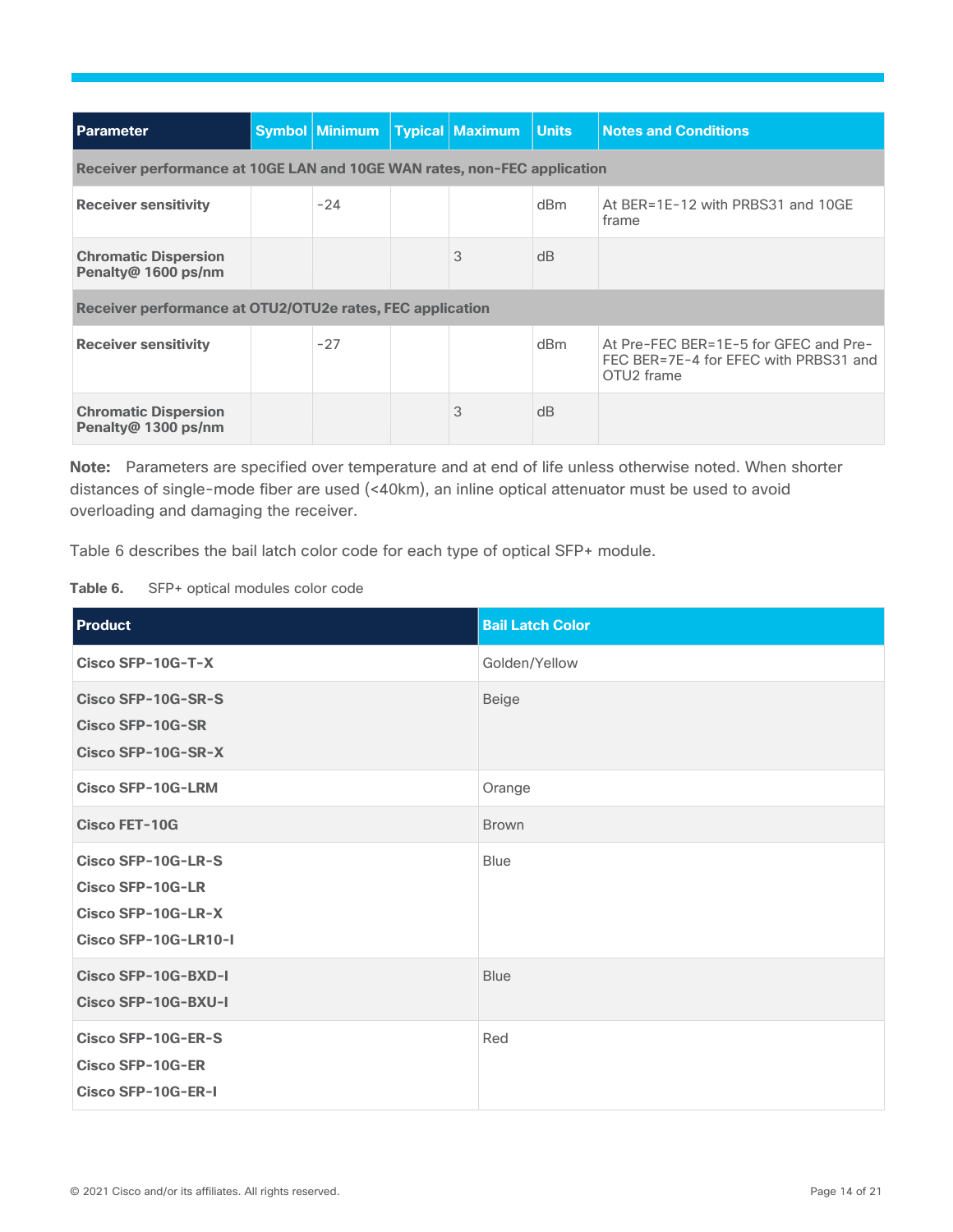| <b>Product</b>                                 | <b>Bail Latch Color</b> |
|------------------------------------------------|-------------------------|
| Cisco SFP-10G-BX40D-I<br>Cisco SFP-10G-BX40U-I | Red                     |
| Cisco SFP-10G-ZR-S<br><b>Cisco SFP-10G-ZR</b>  | Green                   |
| <b>Cisco SFP-H10GB-CU1M</b>                    | Beige                   |
| Cisco SFP-H10GB-CU1-5M                         | <b>Black</b>            |
| <b>Cisco SFP-H10GB-CU2M</b>                    | Brown                   |
| Cisco SFP-H10GB-CU2-5M                         | Yellow                  |
| <b>Cisco SFP-H10GB-CU3M</b>                    | Orange                  |
| Cisco SFP-H10GB-CU4M                           | Green                   |
| Cisco SFP-H10GB-CU5M                           | Gray                    |
| <b>Cisco SFP-H10GB-ACU7M</b>                   | <b>Blue</b>             |
| Cisco SFP-H10GB-ACU10M                         | Red                     |
| Cisco SFP-10G-AOC1M                            | Beige                   |
| Cisco SFP-10G-AOC2M                            | <b>Brown</b>            |
| Cisco SFP-10G-AOC3M                            | Orange                  |
| Cisco SFP-10G-AOC5M                            | Gray                    |
| Cisco SFP-10G-AOC7M                            | <b>Blue</b>             |
| Cisco SFP-10G-AOC10M                           | Red                     |

Table 7 provides the maximum power consumption and operating temperature range ratings per Cisco SFP+ module.

<span id="page-14-0"></span>

| Table 7. | SFP+ modules power consumption |  |  |
|----------|--------------------------------|--|--|
|----------|--------------------------------|--|--|

| <b>Product</b>                         | <b>Power Consumption (W)</b> | <b>Operating Temperature Range</b> |
|----------------------------------------|------------------------------|------------------------------------|
| Cisco SFP-10G-T-X                      | 2.5W                         | <b>EXT</b>                         |
| Cisco SFP-10G-SR-S<br>Cisco SFP-10G-SR |                              | <b>COM</b>                         |
| Cisco SFP-10G-SR-X                     |                              | <b>EXT</b>                         |
| <b>Cisco SFP-10G-LRM</b>               |                              | <b>COM</b>                         |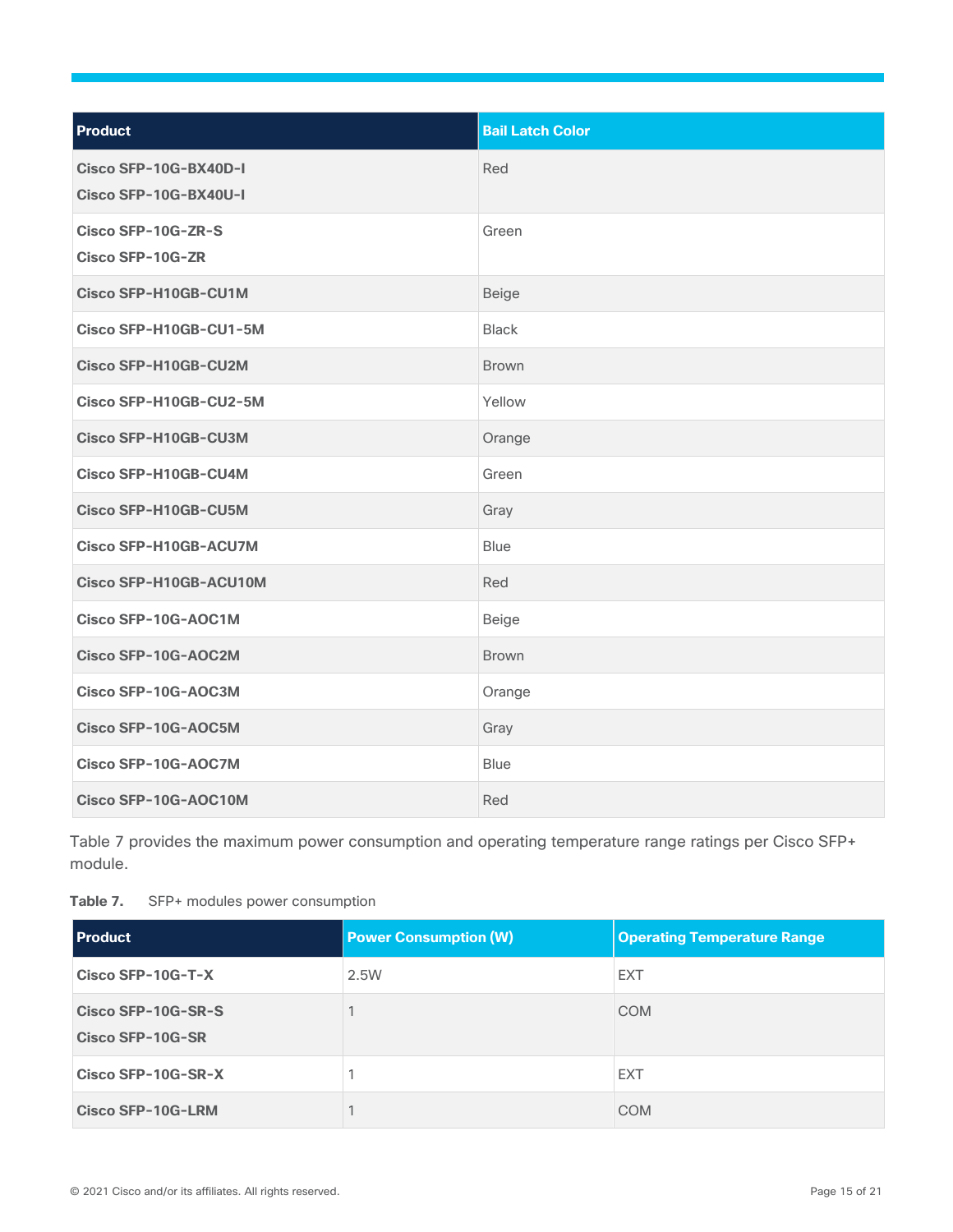| Product                                        | <b>Power Consumption (W)</b> | <b>Operating Temperature Range</b> |
|------------------------------------------------|------------------------------|------------------------------------|
| <b>Cisco FET-10G</b>                           | 1                            | COM                                |
| Cisco SFP-10G-LR-S<br><b>Cisco SFP-10G-LR</b>  | 1                            | <b>COM</b>                         |
| Cisco SFP-10G-LR-X                             | 1                            | <b>EXT</b>                         |
| Cisco SFP-10G-LR10-I                           | 1                            | <b>IND</b>                         |
| Cisco SFP-10G-BXD-I<br>Cisco SFP-10G-BXU-I     | 1                            | <b>IND</b>                         |
| Cisco SFP-10G-ER-S<br><b>Cisco SFP-10G-ER</b>  | 1.5                          | <b>COM</b>                         |
| Cisco SFP-10G-ER-I                             | 1.5                          | <b>IND</b>                         |
| Cisco SFP-10G-BX40D-I<br>Cisco SFP-10G-BX40U-I | 1.2                          | <b>IND</b>                         |
| Cisco SFP-10G-ZR-S<br><b>Cisco SFP-10G-ZR</b>  | 1.5                          | COM                                |
| Cisco SFP-H10GB-CU1M                           | 0.1                          | <b>COM</b>                         |
| Cisco SFP-H10GB-CU1-5M                         | 0.1                          | COM                                |
| Cisco SFP-H10GB-CU2M                           | 0.1                          | <b>COM</b>                         |
| Cisco SFP-H10GB-CU2-5M                         | 0.1                          | COM                                |
| Cisco SFP-H10GB-CU3M                           | 0.1                          | <b>COM</b>                         |
| Cisco SFP-H10GB-CU4M                           | 0.1                          | COM                                |
| <b>Cisco SFP-H10GB-CU5M</b>                    | 0.1                          | <b>COM</b>                         |
| Cisco SFP-H10GB-ACU7M                          | 1                            | COM                                |
| Cisco SFP-H10GB-ACU10M                         | 1                            | <b>COM</b>                         |
| Cisco SFP-10G-AOC1M                            | 1                            | COM                                |
| Cisco SFP-10G-AOC2M                            | 1                            | <b>COM</b>                         |
| Cisco SFP-10G-AOC3M                            | 1                            | COM                                |
| Cisco SFP-10G-AOC5M                            | 1                            | <b>COM</b>                         |
| Cisco SFP-10G-AOC7M                            | 1                            | COM                                |
| Cisco SFP-10G-AOC10M                           | 1                            | COM                                |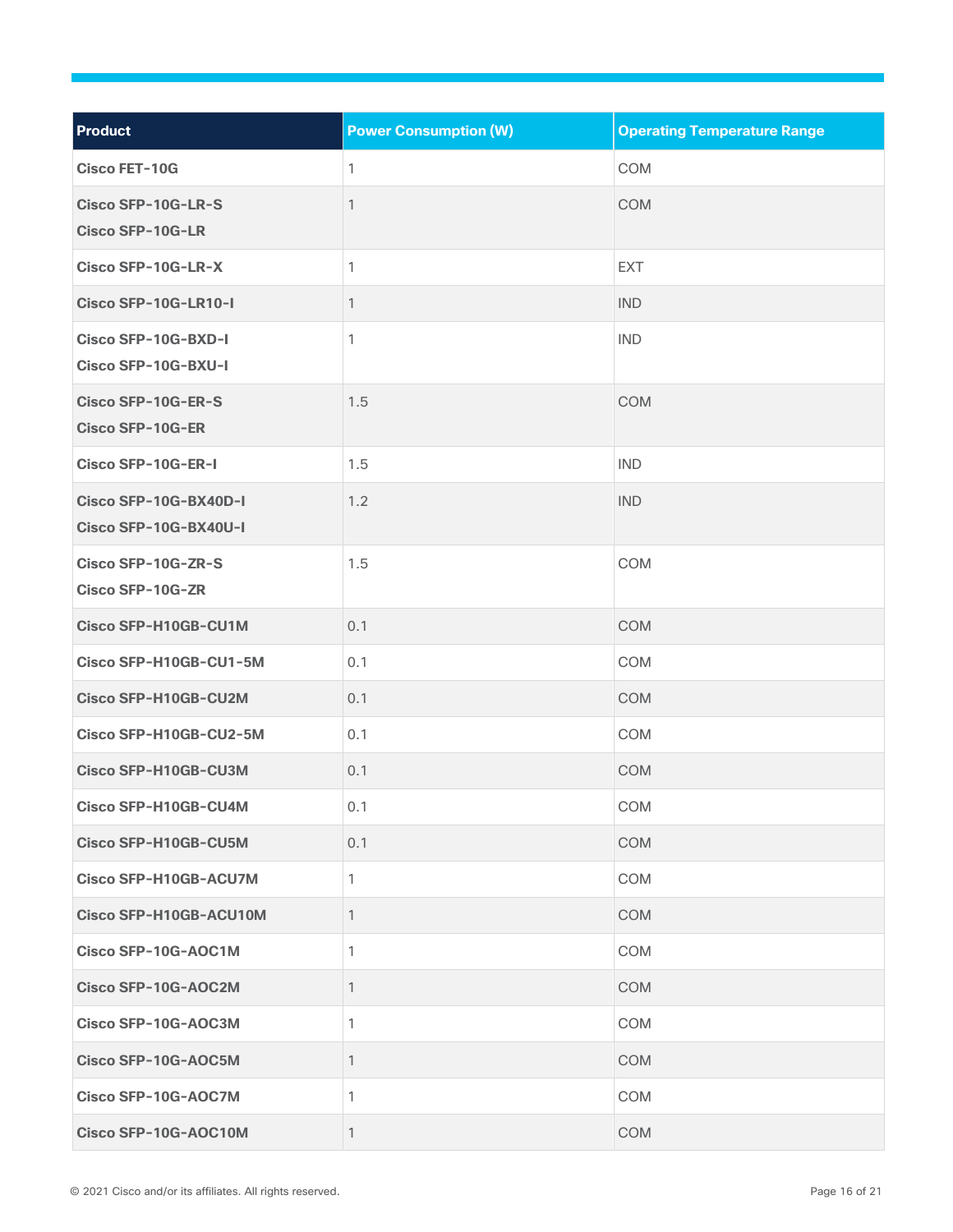#### <span id="page-16-2"></span>**Dimensions**

Dimensions (H x W x D): 8.5 x 13.4 x 56.5mm. Cisco SFP+ connectors typically weigh 75 grams or less.

#### **Environmental Conditions and Power Requirements**

Operating temperature range:

- Commercial temperature range (COM): 0 to 70 $^{\circ}$ C (32 to 158 $^{\circ}$  F)
- Extended temperature range (EXT):  $-5$  to 85 $^{\circ}$ C (23 to 185 $^{\circ}$  F)
- Industrial temperature range (IND): -40 to 85°C (-40 to 185°F)
- Storage temperature range:  $-40$  to  $85^{\circ}$  C ( $-40$  to  $185^{\circ}$  F)

#### <span id="page-16-0"></span>**Warranty**

- Standard warranty: 5 years
- Expedited replacement available via a Cisco SMARTnet<sup>®</sup> Service support contract

#### <span id="page-16-1"></span>Cisco environmental sustainability

Information about Cisco's environmental sustainability policies and initiatives for our products, solutions, operations, and extended operations or supply chain is provided in the "Environment Sustainability" section of Cisco's [Corporate Social Responsibility](https://www-1.compliance2product.com/c2p/getAttachment.do?code=YM6Y0yThdO6Wj1FxxYPYfUG2dtFkTeFWGpzLRO8tcURFEifUCRV403Tq2ZMWP6Ai) (CSR) Report.

Reference links to information about key environmental sustainability topics (mentioned in the "Environment Sustainability" section of the CSR Report) are provided in the following table:

| <b>Sustainability</b> | <b>Topic</b>                                                                                             | <b>Reference</b>                        |
|-----------------------|----------------------------------------------------------------------------------------------------------|-----------------------------------------|
| General               | Information on product-material-content laws and<br>regulations                                          | <b>Materials</b>                        |
|                       | Information on electronic waste laws and regulations,<br>including our products, batteries and packaging | <b>WEEE Compliance</b>                  |
|                       | Information on product takeback and resuse program                                                       | <b>Cisco Takeback and Reuse Program</b> |
|                       | Sustainability Inquiries                                                                                 | Contact: csr_inquiries@cisco.com        |
|                       | Countries and Regions Supported                                                                          | Regulatory Compliance Page 19           |
| <b>Power</b>          | Power (Including Pluggable)                                                                              | <b>Table 6: Power Consumption</b>       |
| <b>Material</b>       | Product packaging weight and materials                                                                   | Contact: environment@cisco.com          |
|                       | Weight                                                                                                   | Dimensions Page 17                      |

Cisco makes the packaging data available for informational purposes only. It may not reflect the most current legal developments, and Cisco does not represent, warrant, or guarantee that it is complete, accurate, or up to date. This information is subject to change without notice.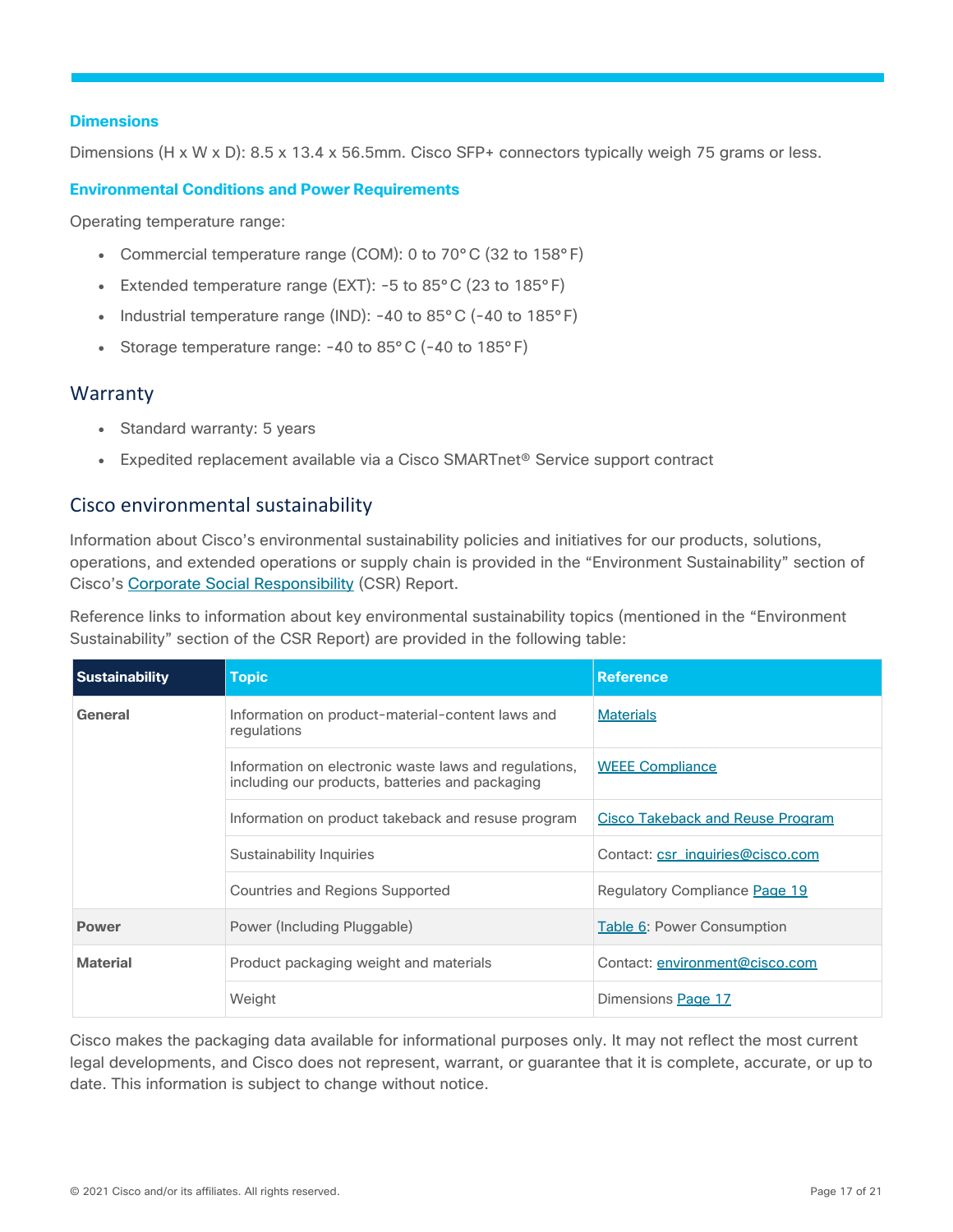# <span id="page-17-0"></span>Ordering information

Table 8 provides the ordering information for Cisco SFP+ modules and related cables.

**Table 8.** Ordering information

| <b>Description</b>                                                                                               | <b>Product Number</b> |
|------------------------------------------------------------------------------------------------------------------|-----------------------|
| Cisco 10GBASE-T SFP+ Module for CAT6A cables (up to 30 meters)                                                   | $SFP-10G-T-X$         |
| Cisco 10GBASE-SR SFP+ Module for MMF S-Class                                                                     | SFP-10G-SR-S          |
| Cisco 10GBASE-SR SFP+ Module for MMF                                                                             | SFP-10G-SR            |
| Cisco multirate 10GBASE-SR, 10GBASE-SW and OTU2e SFP+ Module for<br>MMF, extended temperature range              | SFP-10G-SR-X          |
| Cisco 10GBASE-LRM SFP+ Module for MMF and SMF                                                                    | SFP-10G-LRM           |
| Cisco 10GBASE-LR SFP+ Module for SMF S-Class                                                                     | SFP-10G-LR-S          |
| Cisco 10GBASE-LR SFP+ Module for SMF                                                                             | SFP-10G-LR            |
| Cisco multirate 10GBASE-LR, 10GBASE-LW and OTU2e SFP+ Module for SMF, SFP-10G-LR-X<br>extended temperature range |                       |
| Cisco multirate 10GBASE-LR, CPRI 3-8, Industrial Temperature Module                                              | SFP-10G-LR10-I        |
| Cisco 10GBASE-BX10-D Bidirectional for 10km                                                                      | SFP-10G-BXD-I         |
| Cisco 10GBASE-BX10-U Bidirectional for 10km                                                                      | SFP-10G-BXU-I         |
| Cisco 10GBASE-ER SFP+ Module for SMF S-Class                                                                     | SFP-10G-ER-S          |
| Cisco 10GBASE-ER SFP+ Module for SMF                                                                             | SFP-10G-ER            |
| Cisco multirate 10GBASE-ER, 10GBASE-EW and OTU2e SFP+ Module for SMF,<br><b>Industrial Temperature range</b>     | SFP-10G-ER-I          |
| Cisco 10GBASE-BX40-D Bidirectional for 40km                                                                      | SFP-10G-BX40D-I       |
| Cisco 10GBASE-BX40-U Bidirectional for 40km                                                                      | SFP-10G-BX40U-I       |
| Cisco 10GBASE-ZR SFP+ Module for SMF S-Class                                                                     | $SFP-10G-ZR-S$        |
| Cisco multirate 10GBASE-ZR, 10GBASE-ZW and OTU2e SFP+ Module for SMF                                             | SFP-10G-ZR            |
| 10GBASE-CU SFP+ Cable 1 Meter, passive                                                                           | SFP-H10GB-CU1M        |
| 10GBASE-CU SFP+ Cable 1.5 Meter, passive                                                                         | SFP-H10GB-CU1-5M      |
| 10GBASE-CU SFP+ Cable 2 Meter, Passive                                                                           | SFP-H10GB-CU2M        |
| 10GBASE-CU SFP+ Cable 2.5 Meter, Passive                                                                         | SFP-H10GB-CU2-5M      |
| 10GBASE-CU SFP+ Cable 3 Meter, passive                                                                           | SFP-H10GB-CU3M        |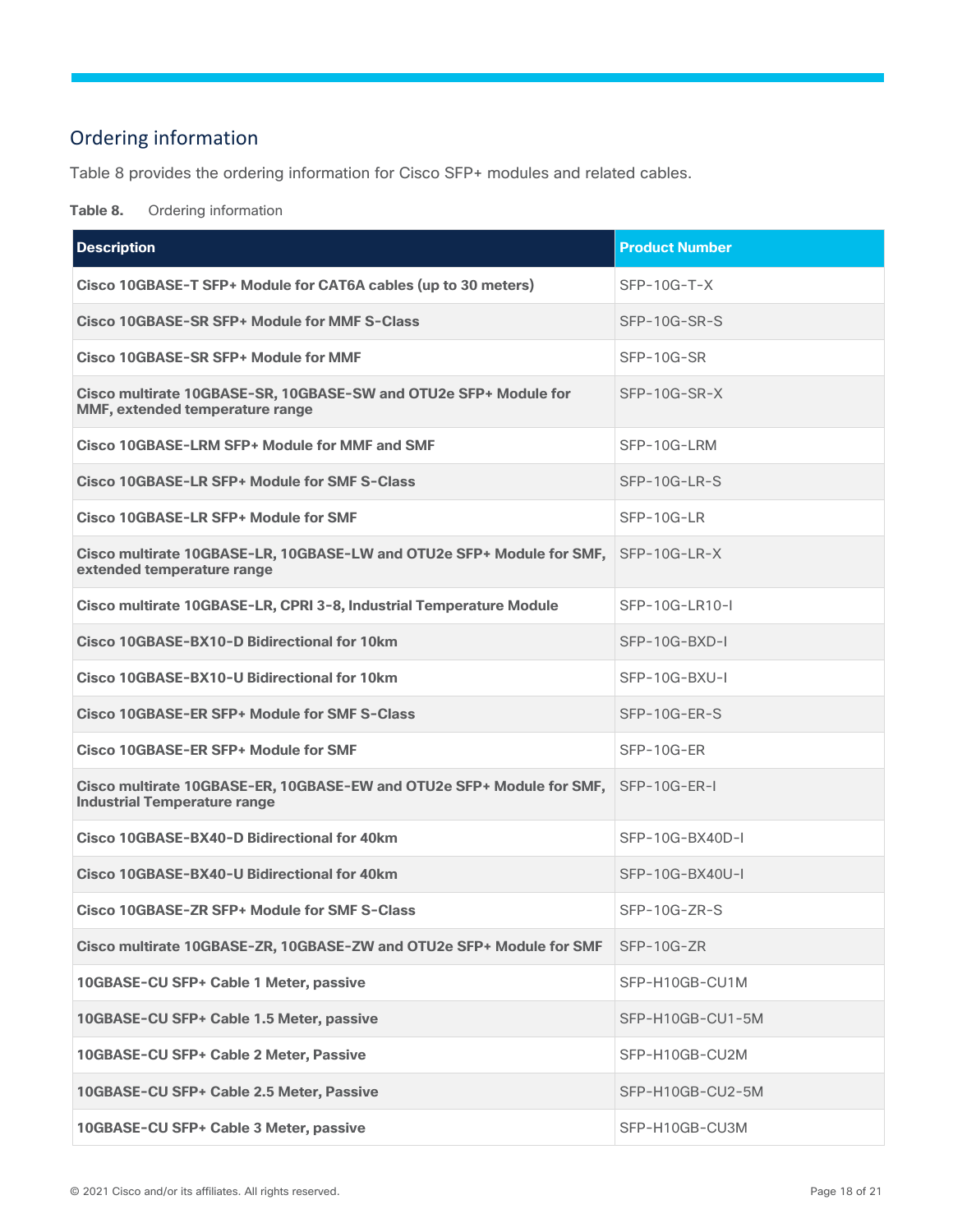| <b>Description</b>                     | <b>Product Number</b> |
|----------------------------------------|-----------------------|
| 10GBASE-CU SFP+ Cable 4 Meter, passive | SFP-H10GB-CU4M        |
| 10GBASE-CU SFP+ Cable 5 Meter, passive | SFP-H10GB-CU5M        |
| 10GBASE-CU SFP+ Cable 7 Meter, active  | SFP-H10GB-ACU7M       |
| 10GBASE-CU SFP+ Cable 10 Meter, active | SFP-H10GB-ACU10M      |
| 10GBASE-AOC SFP+ Cable 1 Meter         | $SFP-10G-AOC1M$       |
| 10GBASE-AOC SFP+ Cable 2 Meter         | SFP-10G-AOC2M         |
| 10GBASE-AOC SFP+ Cable 3 Meter         | SFP-10G-AOC3M         |
| 10GBASE-AOC SFP+ Cable 5 Meter         | SFP-10G-AOC5M         |
| 10GBASE-AOC SFP+ Cable 7 Meter         | SFP-10G-AOC7M         |
| 10GBASE-AOC SFP+ Cable 10 Meter        | SFP-10G-AOC10M        |

#### <span id="page-18-0"></span>Regulatory and standards compliance

#### **Standards:**

- GR-20-CORE: Generic Requirements for Optical Fiber and Optical Fiber Cable
- GR-326-CORE: Generic Requirements for Single-Mode Optical Connectors and Jumper Assemblies
- GR-1435-CORE: Generic Requirements for Multifiber Optical Connectors
- IEEE 802.3: 10-Gigabit Ethernet
- ITU-T G.709: Interfaces for the Optical Transport Network
- ITU-T G.975: GFEC
- ITU-T G.975.1: EFEC
- SFP+ MSA SFF-8431 (Optical Modules, Active Optical Cables, and Passive Twinax cables)
- SFP+ MSA SFF-8461 (Active Twinax cables)

#### **Safety:**

- Laser Class 1 21CFR-1040 LN#50 7/2001
- Laser Class 1 IEC60825-1
- Cable jacket of SFP+ copper modules is UL #E116441 Compliant
- All length SFP+ copper cables are ELV and RoHS Compliant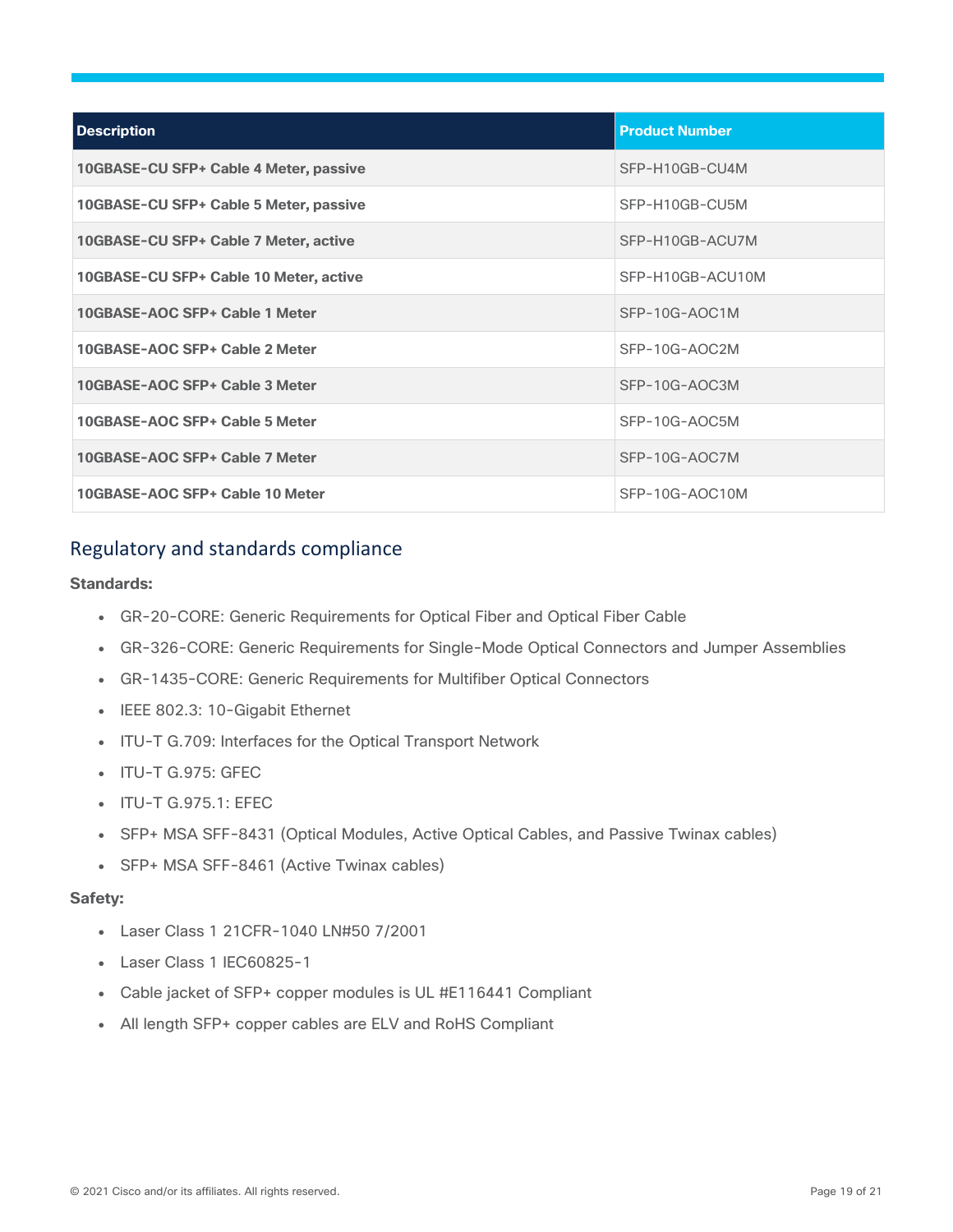# <span id="page-19-0"></span>Cisco Capital

#### **Flexible payment solutions to help you achieve your objectives**

Cisco Capital makes it easier to get the right technology to achieve your objectives, enable business transformation and help you stay competitive. We can help you reduce the total cost of ownership, conserve capital, and accelerate growth. In more than 100 countries, our flexible payment solutions can help you acquire hardware, software, services and complementary third-party equipment in easy, predictable payments. [Learn more.](https://www.cisco.com/go/financing)

#### <span id="page-19-1"></span>Next steps

Learn more about Cisco 10GBASE SFP+ fiber modules or 10GBase SFP+ copper modules (twinax cable) by contacting your sales representative or visiting [https://www.cisco.com/en/US/products/ps6574/index.html.](https://www.cisco.com/en/US/products/ps6574/index.html)

For S-Class SFP+ 10 Gigabit Modules, refer to the link below: [https://www.cisco.com/c/en/us/products/interfaces-modules/transceiver-modules/datasheet-listing.html.](https://www.cisco.com/c/en/us/products/interfaces-modules/transceiver-modules/datasheet-listing.html)